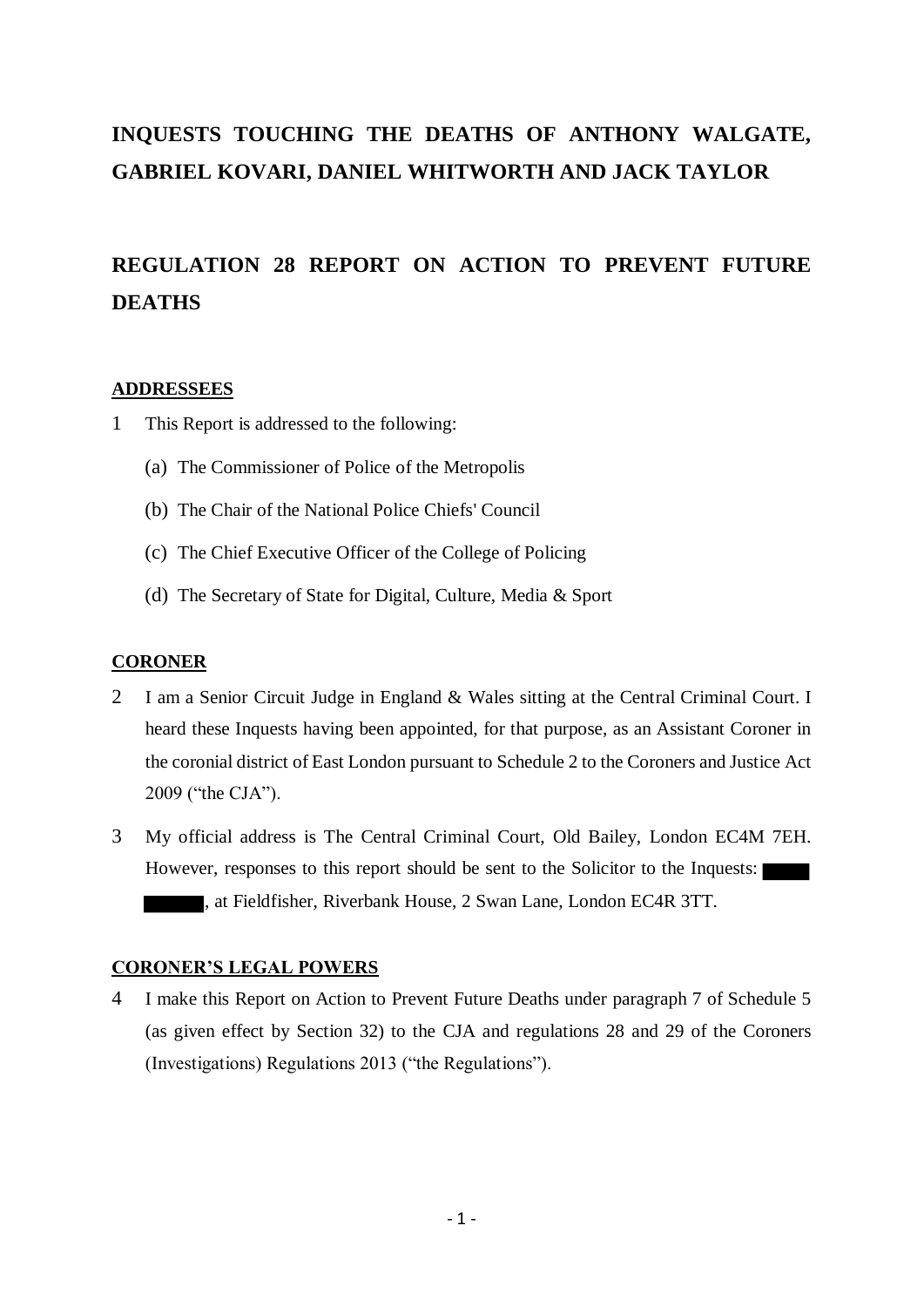# **THE INVESTIGATION AND INQUESTS**

- 5 The Inquests to which this Report relates involved the deaths of four young gay men called Anthony Walgate, Gabriel Kovari, Daniel Whitworth and Jack Taylor. All four young men were drugged with gamma-hydroxybutyrate (GHB) and murdered by a man called . Following a police investigation named Operation Lilford, was convicted by a jury of the four murders together with other offences involving the drugging and raping of living victims.
- 6 After my appointment to hear the Inquests, I held Pre-Inquest Review hearings on 5th July 2019, 15th November 2019, 10th July 2020, 24th September 2020, 20th November 2020 and 30th September 2021. The Inquests themselves commenced on 1st October 2021 and concluded on 10th December 2021.
- 7 At the Inquests, the jury determined that each of the four deceased had been unlawfully killed and, in each case, provided a supplementary narrative conclusion by means of answers to a questionnaire. Attached to this Report are copies of the Records of Inquest and completed questionnaires.
- 8 Further details concerning the Inquests, including transcripts of the hearings and copies of relevant rulings, can be found on the Inquests website: www.eastlondoninquests.org.uk.

# **CIRCUMSTANCES OF THE DEATHS**

- 9 A very full factual summary may be found in the transcript of my summing-up on 2nd and 3rd December 2021, which appears on the Inquests website. The following paragraphs of this Report provide a short summary to assist in consideration of the matters of concern raised below.
- 10 was a gay man who was, at the time of the killings, obsessed with drug rape pornography. would arrange to meet young men for sex via websites and apps such as Grindr, Bender, Fitlads and Sleepyboy. He would meet the young men at Barking station and take them to his flat at . There he would drug them with GHB and rape them while they were unconscious. In the cases of Anthony Walgate, Gabriel Kovari, Daniel Whitworth and Jack Taylor, the doses of GHB administered by killed them.
- 11 A young male who was referred to as "X1" was a former partner of  $\blacksquare$ . On 1st January 2013 he reported to police that had plied him with drink and "poppers" and anally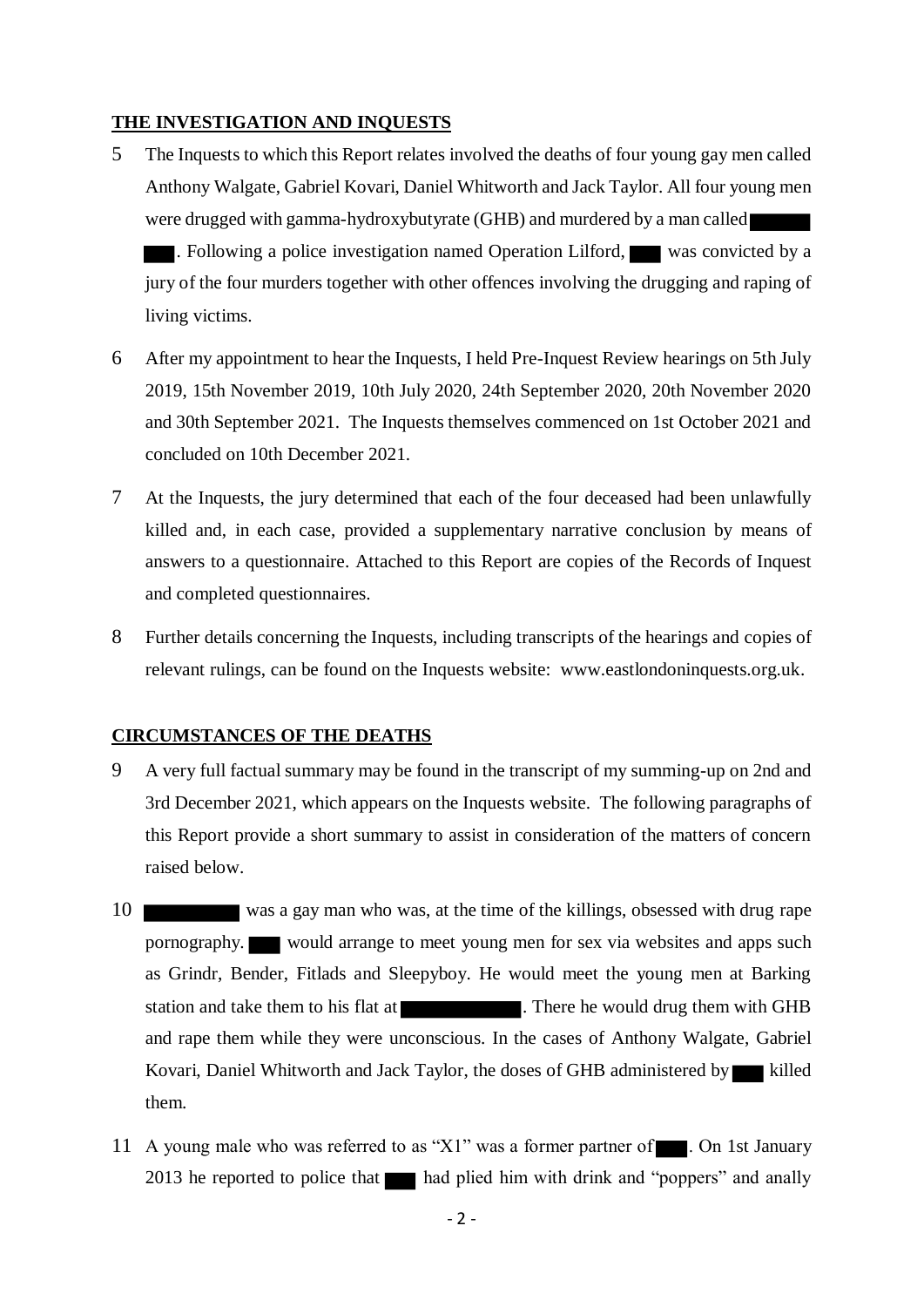raped him the night before. He told police that there had been previous similar occasions. In the event X1 chose not to pursue the allegation, although he maintained that his version of events was true. Records containing this information were kept on the Police National Computer (PNC) and were available to access on the PNC.

- 12 In 2014, met up with a young male who was referred to as "X3" on a number of occasions. On 4th June 2014 and X3 were approached by British Transport Police at Barking station following a report that a male (X3) was being assaulted. X3 was clearly under the influence of drugs. **All account** to the BTP was that they had met on the internet; that he had found X3 outside his house; that X3 had "*taken G*" and that he was going through X3's bag to look for his phone. Records containing this information were available on the Police National Database (PND).
- 13 **Anthony Walgate's** dead body was found two weeks later on 19th June 2014. Anthony had "met" (who had used the name ) via the Sleepyboy website. They arranged to meet up on 17th June. Anthony had provided his friends with details of the male he was to meet, an address and postcode and had shown them photograph. Anthony's phone was last used at about 2200 when he was arriving in Barking.
- 14 At 0405 on 19th June, rang 999 and said that he had found a young boy collapsed in Cooke St. He did not give his name, but the number was soon traced to him, and police knocked on his door without success. Police found Anthony's dead body slumped and propped up against a wall outside the entrance to address. The button on his jeans was done up but the flies were open and broken. He had no phone with him.
- 15 In accordance with police policy, a uniformed inspector attended, and the Homicide Assessment Team car ("the HAT car") was called. It should be noted that Homicide Command was a specialist team of experienced murder investigators who were also known as Major Investigation Teams (MITs) and the Homicide and Serious Crime command (SC&O1). There are a number of policy documents, including the Murder Investigation Manual, which set out for all police officers the approach to be taken to a sudden unexpected death. For present purposes it is sufficient to note that the HAT car should be called to any suspicious death. I shall return to the terminology in due course.
- 16 That morning police took a statement from in which he told a pack of lies in relation to finding Anthony's body upon his return from work at around 0400.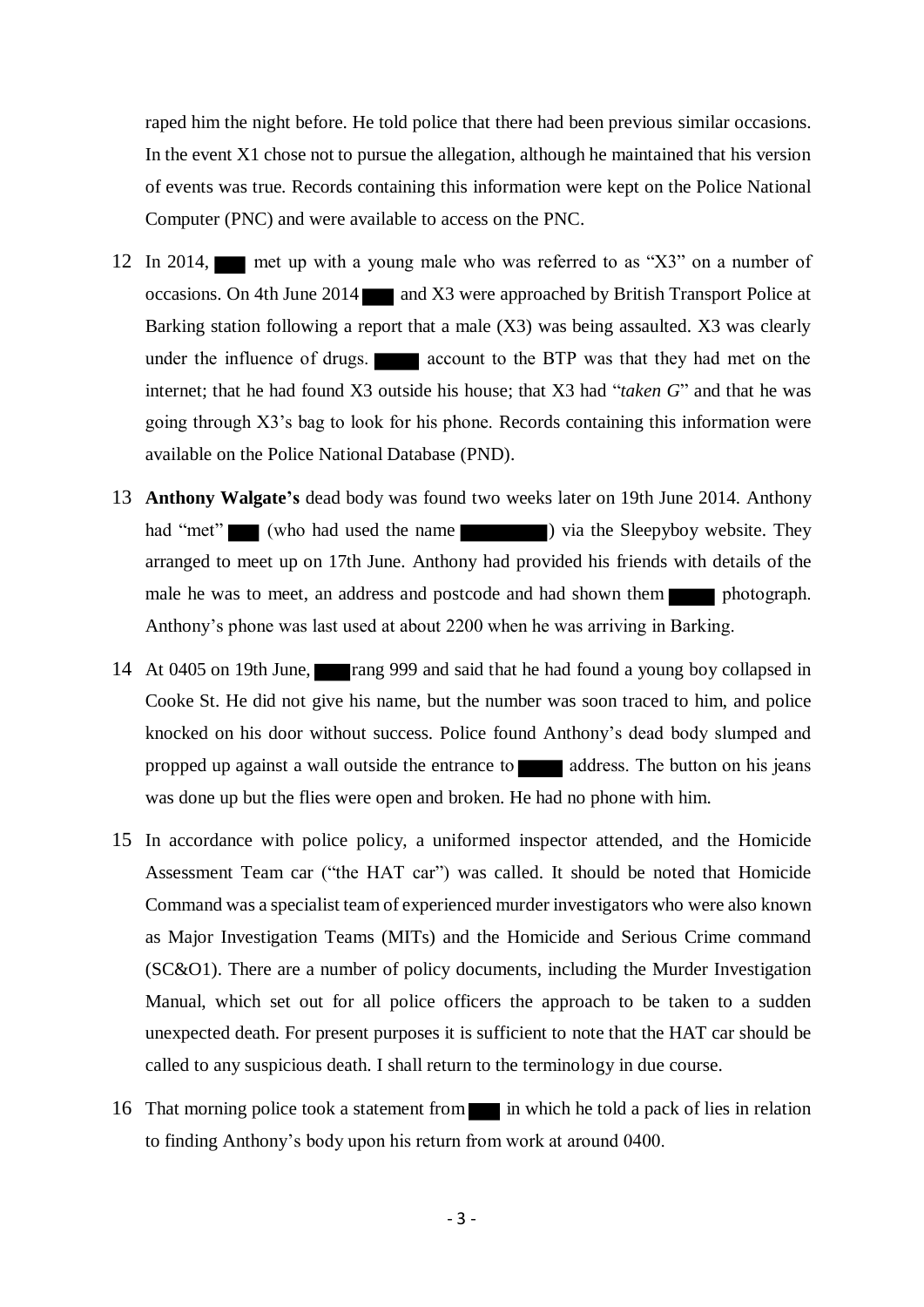- 17 Anthony's friend, went to police on the evening of 19th June and gave police the details of and his description.
- 18 A Special Post Mortem was held on 20th June. MIT and Borough officers attended. The findings were consistent with drug use/overdose, but no cause of death could be ascertained, and samples were sent for toxicology. It was noted that Anthony's pants were on inside out and back to front and that he had bruising under his arms. He was wearing a T- shirt which was much too big for him. On 10th September 2014, the toxicology results came back and showed that Anthony had died of an overdose of GHB.
- 19 By 25th June, police knew that had lied to the police about the circumstances by which he found the body and that a PNC check had revealed the previous allegation of rape.
- 20 was arrested on 26th June for Perverting the Course of Justice. He was interviewed and volunteered a completely different version of events in which he eventually admitted he had met Anthony for sex. When asked by the interviewing officer why he had not left Anthony in his bed and called 999 replied that he thought it "*would look suspicious like last time*" (referring, it later emerged, to the incident with X3 about which the police were still unaware). After that interview police knew that had spent the last 36 hours of Anthony's life with him and lied about it. Thereafter the Borough Officers were asking SC&O1 to take primacy for the investigation.
- 21 Detective Superintendent of SC&O1 declined to take primacy but indicated that he would keep the matter under review and offered a team of MIT officers to assist with the investigation on the Borough. He did not communicate this decision directly to the Borough team. Nor was there ever any review. Mr was not fit to give evidence at the Inquests and could not be asked about his decisions.
- 22 MIT officers interviewed on the 27th June 2014. In that interview he gave information about the X3 incident, but this was never followed up by the police and so they remained unaware of the information contained in the PND record about the incident. Following his interview on 27th June was charged with perverting the course of justice and released on bail.
- 23 On 18th August Gabriel Kovari "met" on Fitlads. At that time Gabriel was renting a room from a man named , but was looking to move out. Gabriel moved into flat on 23rd August 2014. He sent his friend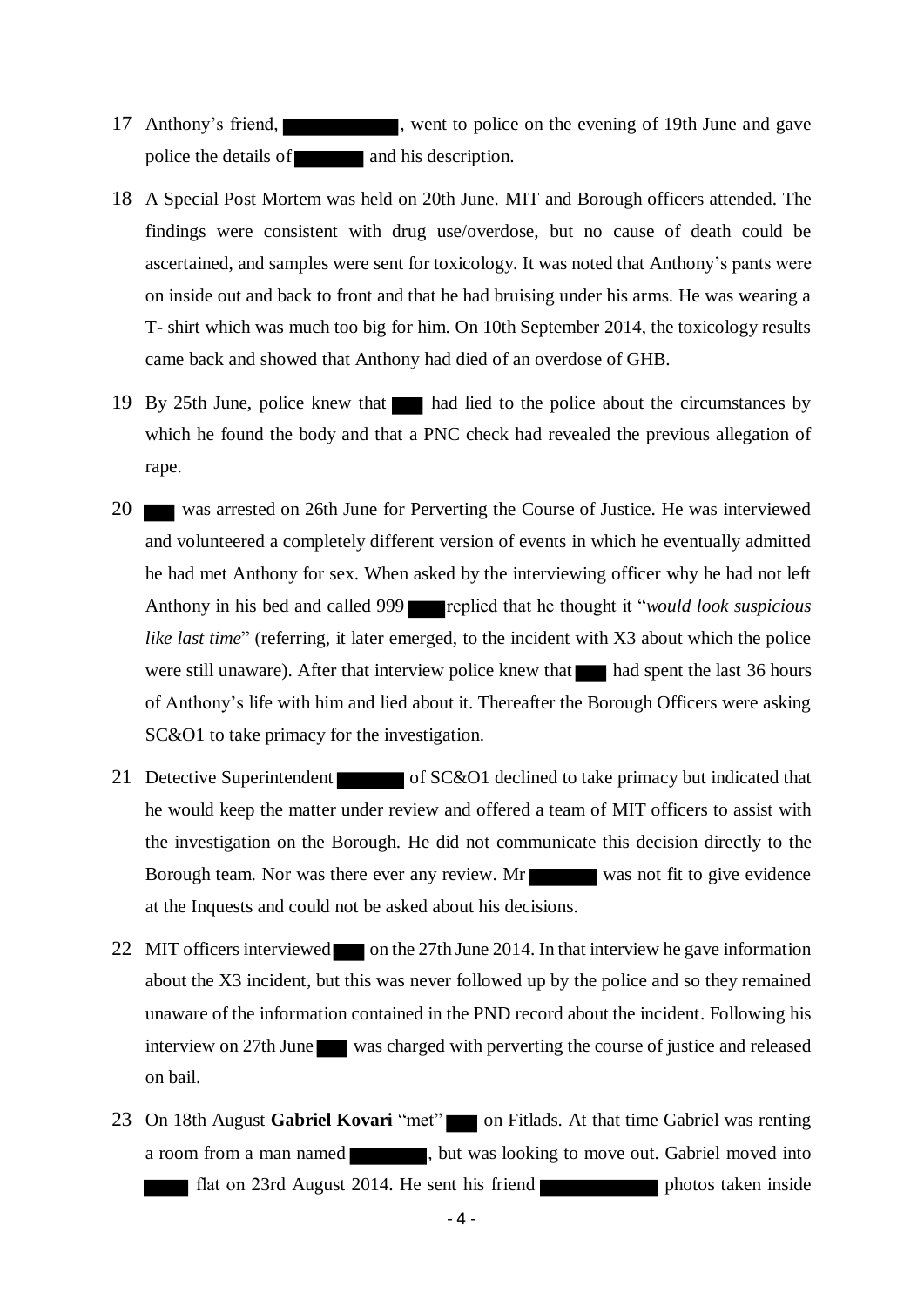flat and a pin drop of the location. He called his former landlord and friend using a phone belonging to an acquaintance of his called introduced Gabriel to his friend on 24th August. Gabriel was drugged and murdered by on 25th August. Thereafter changed his phone number.

- 24 At 0900 on 28th August, a dog-walker named found Gabriel's body in St Margaret's churchyard, 400 yards from flat. He was in a similar position to that in which Anthony had been found with his clothes rucked up. He had all his possessions with him but no phone. Paperwork was found containing and address. The death was declared non-suspicious.
- 25 was told of Gabriel's death and immediately set about trying to find out what had happened. He tracked down the male whose phone Gabriel had used,

told police that Gabriel had moved to Barking and that his Facebook name was .

- 26 On 1st September, he also contacted Gabriel's partner,  $\blacksquare$ , and exchanged information with him.
- 27 The post mortem findings in Gabriel's case were consistent with ingestion of drugs. Samples were sent for toxicology. The results came back on 7th October and indicated fatal levels of GHB.
- 28 On 8th September 2014 made a statement in which he said that he had been in contact with who had told him that Gabriel had been seeing two Black men: and a man named .
- 29 On 10th September a male calling himself " posted on Gabriel's Facebook. Thereafter " messaged frequently with , purporting to give Information about Gabriel. Was, unbeknownst to anyone at that stage,  $\blacksquare$ .
- 30 After the Walgate toxicology results were received, on 10th September, DI asked that the matter be referred back to the MIT. That referral never took place.
- 31 **Daniel Whitworth** was in a long-term relationship with **Electionary 2014**. He had been in social media contact with since August 2014. On 18th September 2014 he arranged to meet in Barking and did so. Daniel was drugged with GHB and murdered by  $\blacksquare$ ; his body was discovered on 20th September. Thereafter, and a false trail on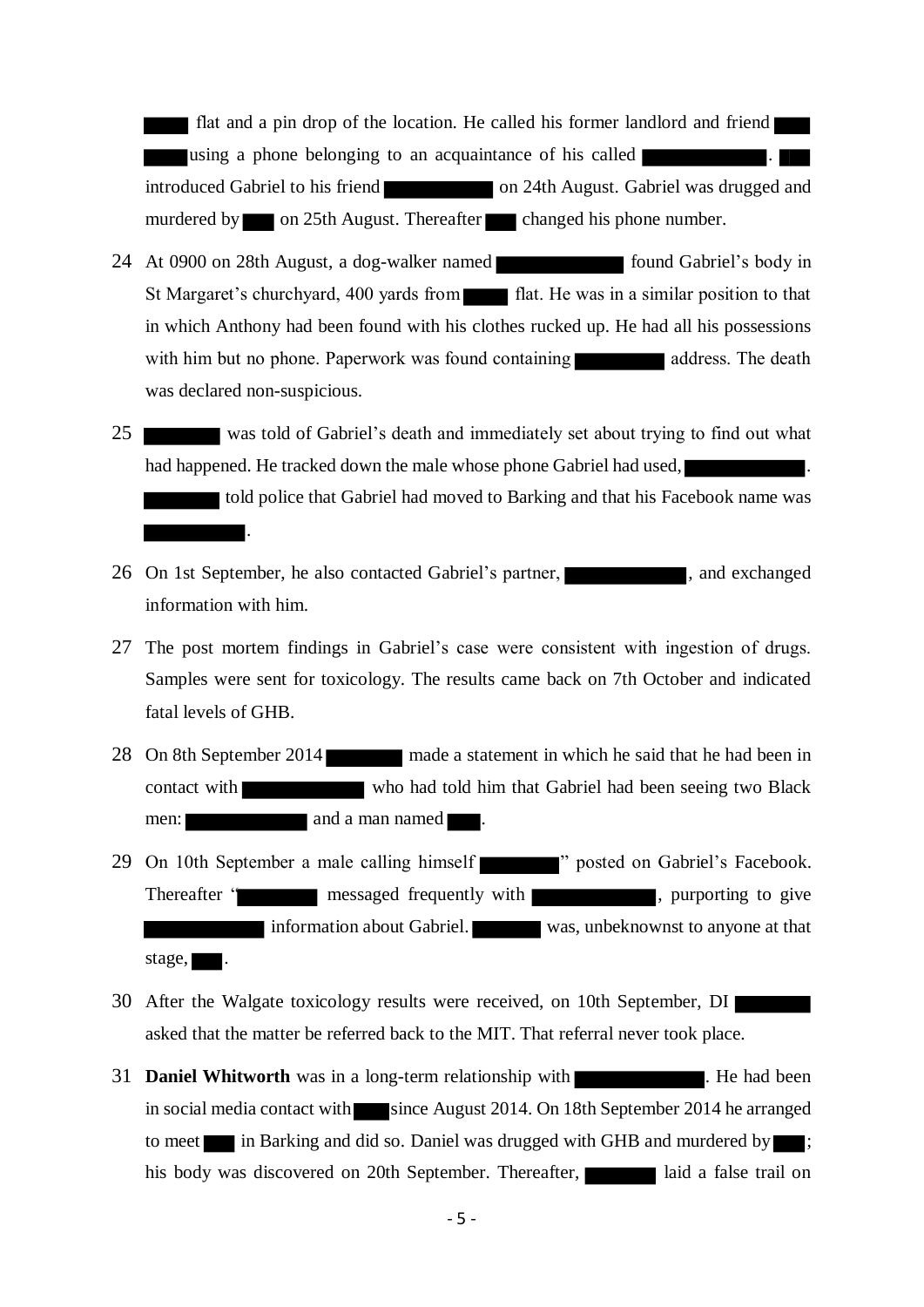Facebook in which he indicated that Gabriel had met up and gone off with " chemsex party.

- 32 **found Daniel's body in exactly the same location and in an identical** position as she had found Gabriel's, at about 1120 on Saturday 20th September 2014. Daniel was holding what purported to be a suicide note which was contained in a plastic sleeve. The note indicated that the author had "taken the life of" his friend, " "at a mate's place" and also referred to having had sex with a male "last night". It went on to say that he, Daniel, had just taken an overdose of GHB and sleeping pills. Like Anthony and Gabriel, Daniel had no phone on him. He was wrapped in a blue bed sheet. With him was a table mat. He had a small brown bottle in his pocket which was similar to one found with Anthony.
- 33 The HAT car was called, and a Special Post-Mortem arranged. The pathologist found bruising under the arms and to the front of the chest and, he said, recommended orally that the sheet should be sent for forensic examination. No cause of death was ascertained and, again samples were sent for toxicology.
- 34 A fragment of the note was emailed to Daniel's father the day after he had been informed of his son's death, swiftly followed up by a telephone call asking him if it was Daniel's handwriting. Daniel's father's evidence at the Inquests was that he had said he couldn't be sure; the officer who spoke to him on the phone said that he had confirmed to her that it was Daniel's writing. From then on, the note was treated as authentic.
- 35 The toxicology results came back in November 2014 and, again, revealed a fatally high concentration of GHB in Daniel's body. The final post-mortem report was not sent to the police until April 2015, yet, prior to receiving it, the investigating officers closed the investigation down.
- 36 was charged with Perverting the Course of Justice on 27th January 2015. He pleaded guilty and was sentenced on 23rd March 2015 to a period of imprisonment from which he was released on 4th June 2015.
- 37 CCTV showed that **Jack Taylor** met up with at around 0245 on 13th September 2015 having made contact with him on Grindr in the early hours of that morning. His body was found against a wall of the same churchyard as Gabriel's and Daniel's bodies had been found the year before and in a similar position. He too had no phone. With his body was a small phial of what turned out to be GHB, as well as a syringe (unused), some white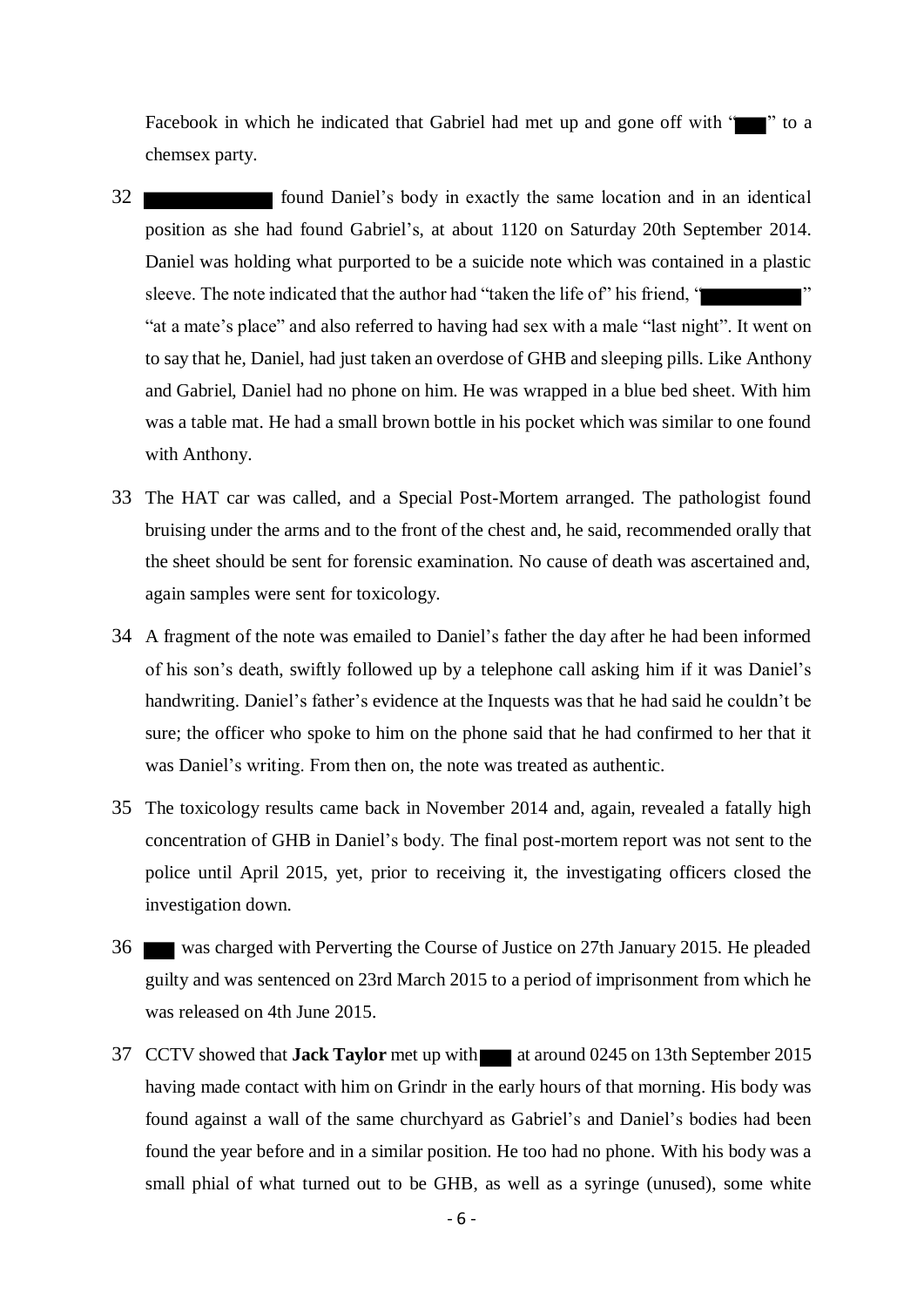powder and a tourniquet. The scene had been staged to make it look as if Jack had taken a drug overdose. It was by chance that was identified as the male in the CCTV whom Jack had met in Barking during the night on 13 September. His identification occurred on 14th October 2015 when DC , an officer from the Anthony Walgate investigation, happened to speak to PC  $\blacksquare$  as she was looking at an image of the CCTV — and he recognised **1.** It is noteworthy that despite the link then having at last been made SC&O1 still did not, at that stage, take primacy; it was not until the following day that SC&O1 accepted primacy.

## **LEGAL PRINCIPLES**

38 A Coroner comes under a duty to make a Report (CJA 2009, Schedule 5, para 7) where:

- (a) anything revealed by the investigation gives rise to a concern that circumstances creating a risk of other deaths will occur or will continue to exist in the future; and
- (b) In the Coroner's opinion, action should be taken to prevent the occurrence or continuation of such circumstances, or to eliminate or reduce the risk of death created by such circumstances.
- 39 A Report in this context is a report to prevent other deaths (Coroners (Investigations) Regulations 2013, Reg 28).
- 40 If these conditions are satisfied the Coroner must report the matter to "a person who the coroner believes may have power to take such action" (CJA 2009, Schedule 5, para 7).
- 41 The following features, which emerge from the Regulations, the caselaw and from the Chief Coroner's Guidance No. 5 Reports to Prevent Future Deaths, are, in my view, relevant:
	- (a) A Coroner must not make a report until he or she has considered all the documents, evidence and information that in his or her opinion are relevant to the investigation (Reg 28(3)).
	- (b) The concern regarding risk of future deaths may be generated by anything revealed by the investigation and is not therefore limited to concerns arising out of the evidence heard or read during the inquests (para 10(2) of the Chief Coroner's Guidance No. 5).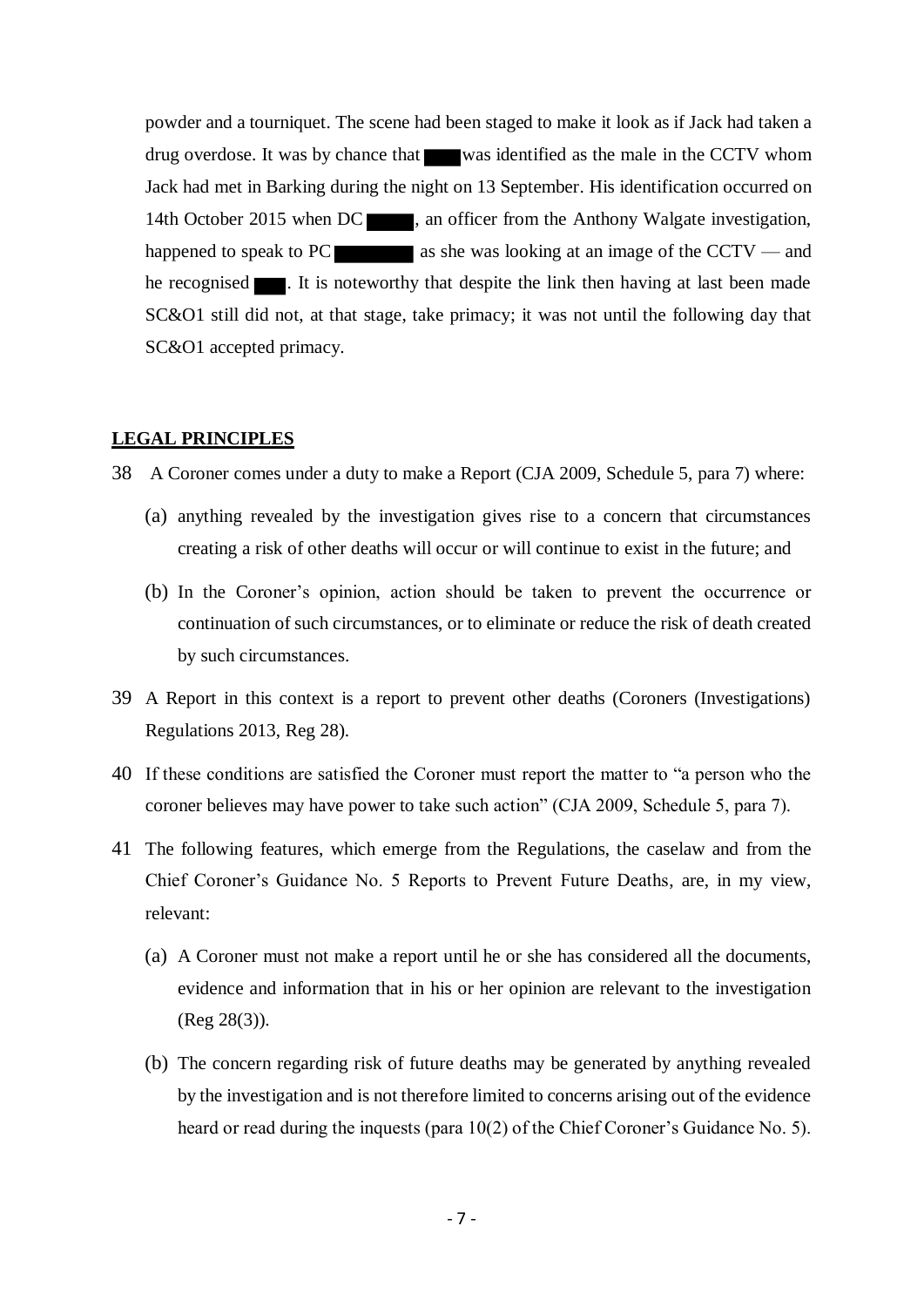- (c) The power and the duty to make a Report arises where the Coroner has concern that circumstances creating a risk of further deaths will occur, or will continue to exist, in the future; this is a matter for the discretionary judgment of the Coroner *(R (Cairns) v HM Deputy Coroner for Inner West London* [2011] EWHC 2890 (Admin) at [74]).
- (d) The report need not be restricted to matters causative (or potentially causative) of the deaths which have been the subject of the inquest(s), but it must nevertheless be concerned with circumstances which create a risk of other deaths (para 17 of the Chief Coroner's Guidance No.5; *Lewis* (cited above) at [14]-[19]; Rule 43 Report of Hallett LJ following the London Bombings Inquests, [161]; *R (Francis) v HM Coroner for Inner South London* [2013] EWCA Civ 313 at [7]-[8], Davis LJ).
- (e) The regime provides for a Coroner to make a report if he or she forms the opinion that a risk of future deaths can be identified, and that preventive action ought to be taken in all the circumstances. If he or she forms that opinion, it is necessary to make a report articulating his or her concerns. That is the effect of the words "must report" in paragraph 7(1). See *R (Lewis) v Mid and North Shropshire Coroner* [2010] 1 WLR 1836 at [14]-[16] and [19]. As Silber J said in *R (Cairns) v HM Deputy Coroner for Inner West London* [2011] EWHC 2890 (Admin) at [74], the statutory expression "in the coroner's opinion, action should be taken…" reflects a discretionary judgment by the Coroner.
- (f) It is not for the Coroner to suggest what remedial action should be taken; his or her role is to express clearly and simply and in 'neutral and non-contentious terms' the specific factual basis for her concern(s) and nothing more (paras 23-27 and 31 of the Chief Coroner's Guidance No. 5).
- 42 In addition, paragraph 2 of the Chief Coroner's Guidance No.5 on Reports to Prevent Future Deaths states:

"These reports are important. Coroners have a duty not just to decide how somebody came by their death but also, where appropriate, to report about that death with a view to preventing future deaths. A bereaved family wants to be able to say: 'His death was tragic and terrible, but at least it shouldn't happen to somebody else."

43 It is also right to recall that an important element of the Article 2 duty in both domestic law and the law of the European Convention on Human Rights is the identification of systemic failures and risks. See, for example *R (Amin) v SSHD* [2004] 1 AC 653 at [31];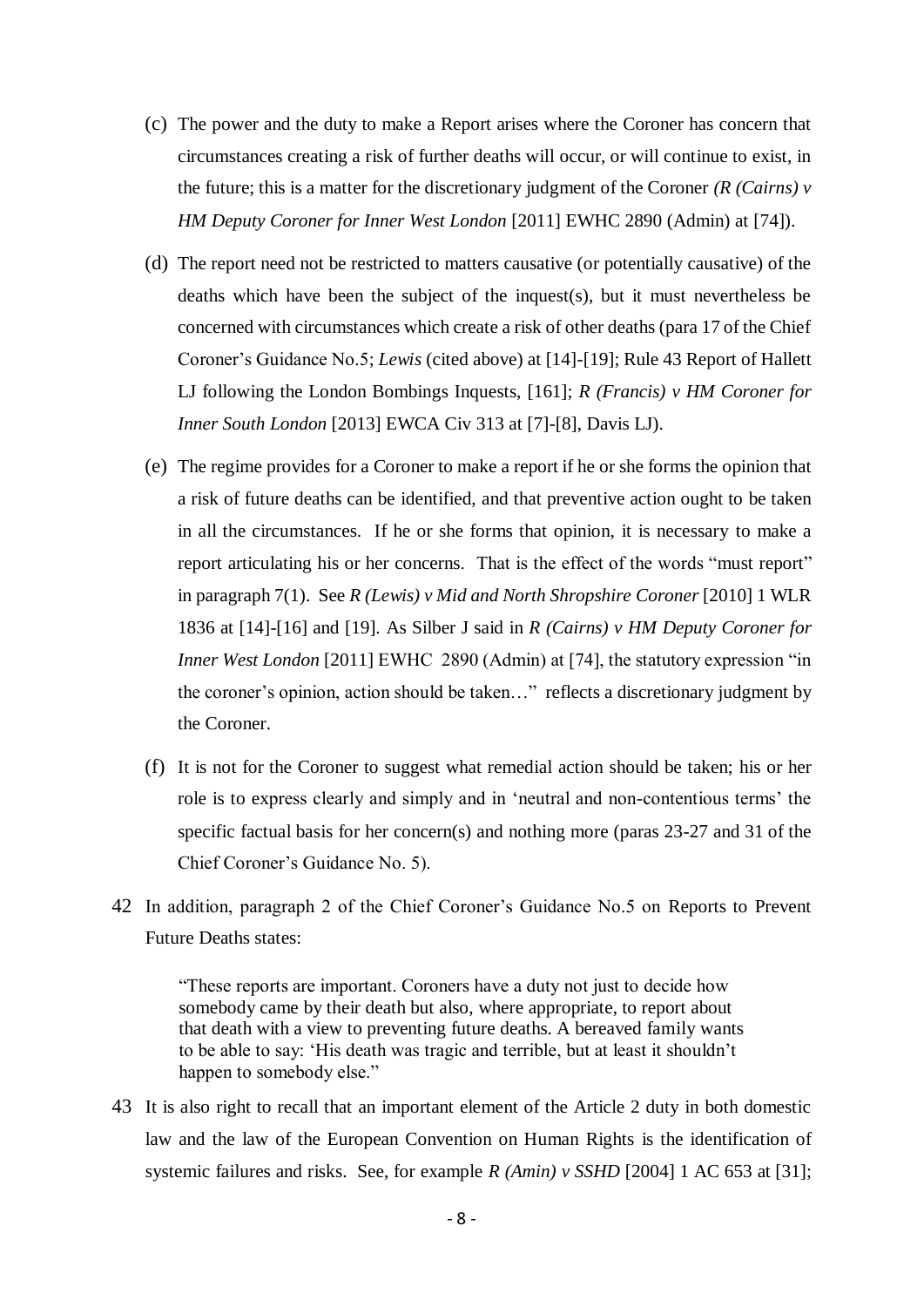*R (Sacker) v West Yorkshire Coroner* [2004] 1 WLR 796 at [11]. The domestic legal scheme deliberately confers on a professional adjudicator (the Coroner) the judgment whether such risks exist and whether they need to be addressed by action: see *Lewis* (cited above) at [40]; *R (Middleton) v West Somerset Coroner* [2004] 2 AC 182 at [38].

- 44 A Coroner may properly decide not to make a PFD report on an issue on the basis that he or she is not satisfied that further action is necessary. If, for example, it appears that a risk or issue has been addressed by action of some kind, or if circumstances have changed substantially since the death in question, the Coroner may reasonably say that he or she is not satisfied further action is required. Equally, a Coroner may decide that there is simply insufficient material to form a view that there are particular risks of future deaths and/or that further action is required. See, for example, the approach taken by Hallett LJ to various issues in her Rule 43 Report after the London Bombings Inquests (e.g. [70] and [217]). See also *Jervis on Coroners* (14th ed.) at [13-125].
- 45 PFD reports are important, but they are ancillary to the inquest procedure and not its mainspring. See the Chief Coroner's Guidance No. 5 at [6] (and see, to the same effect, *Dove v HM Asst Coroner for Teesside* [2021] EWHC 2511 (Admin) at [73]).
- 46 Broadly speaking reports should be intended to improve public health, welfare and safety. They should not be unduly general in their content; sweeping generalisations should be avoided. They should be clear, brief, focused, meaningful and, wherever possible, designed to have practical effect. See the Chief Coroner's Guidance at [4].
- 47 If a report is made, it need not (and generally should not) prescribe particular action to be taken. It need not (and generally should not) apportion blame or be prejudicial (see, to the same effect, Jervis at [13-123]). The content of the report should be focussed and limited to the statutory remit. See Guidance at [27]-[30].
- 48 In summary:
	- (a) A Coroner should make a PFD report if satisfied of two propositions: (i) that there is a concern that circumstances creating a risk of other deaths will occur, or will continue to exist, in the future; and (ii) that in his or her opinion, action should be taken to prevent the occurrence or continuation of such circumstances, or to eliminate or reduce the risk of death created by such circumstances. Each of these issues, especially the second, is a matter of judgment.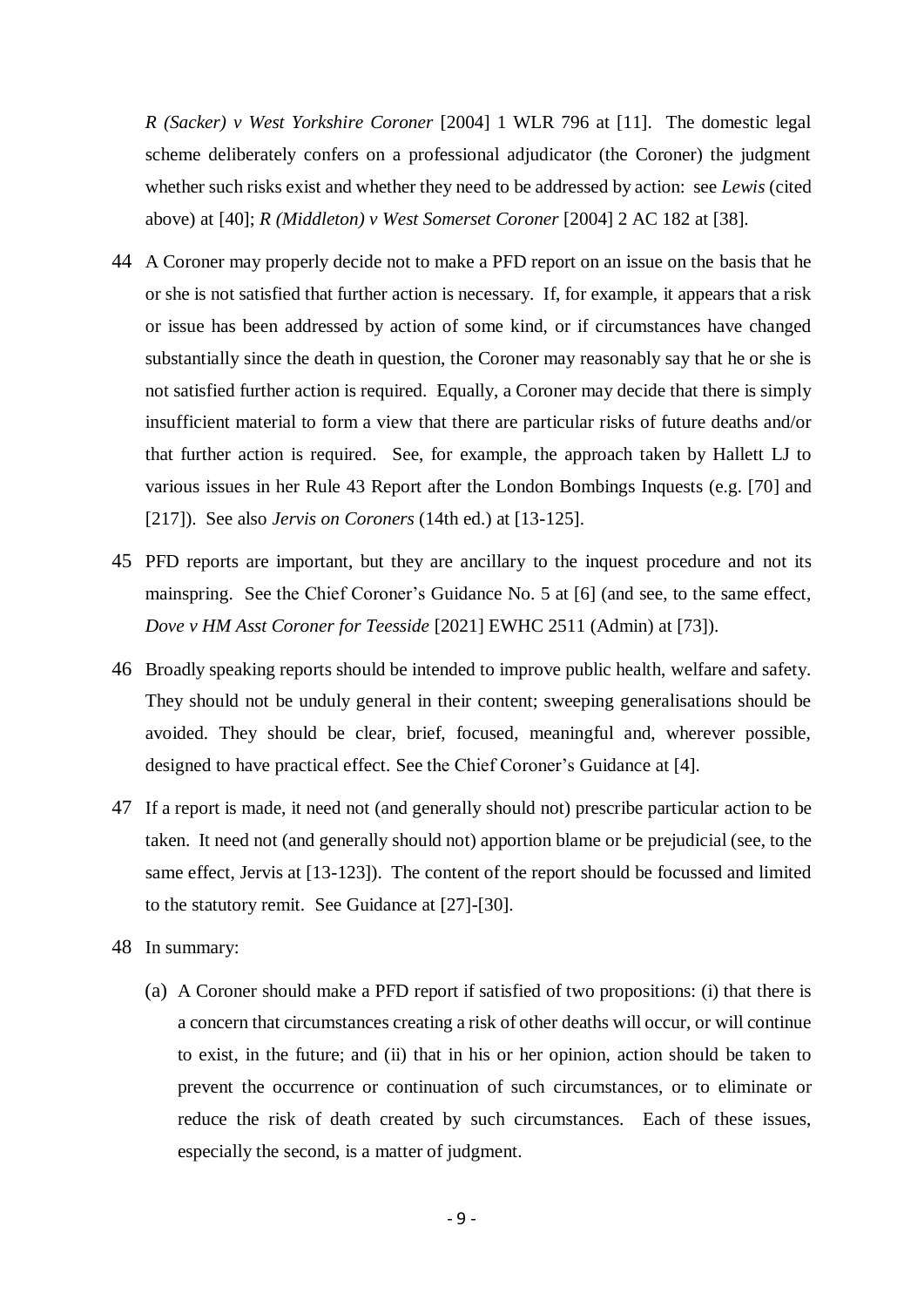- (b) The Coroner must form this judgment based on information revealed by the particular coronial investigation. It is not necessary for the Coroner to conclude that the particular death under investigation was caused by the circumstances or risks which may be the subject of the report. However, it is usually necessary for the Coroner to find that general or systemic risks or failures have been highlighted by the material in the particular investigation.
- (c) It is perfectly proper for a Coroner to say that a risk or issue has apparently been addressed, or that on the available material he/she cannot be satisfied that preventive action need be taken. In making a decision, the Coroner is entitled to take account of the passage of time and changes of circumstances since the deaths.
- (d) Before deciding whether to make a report, the Coroner should consider whether it would be directed to improving public health, welfare or safety and whether it would be focussed, practical and within the statutory remit.
- 49 Finally, it is important to note that PFD reports will standardly draw attention to matters of concern or to risks, rather than prescribing particular solutions. A Coroner is often not qualified to propose specific action and may not be aware of all the consequences of taking such action. A Coroner may be unaware of exactly what remedial action is practicable, or unaware of competing demands for resources. These considerations should not, of course, lead to paralysis in the preparation of PFD reports. A Coroner may raise a concern and later be properly told that there is no perfect or practicable solution.
- 50 Naturally much of the evidence in the Inquests focused upon the police, both the local Barking and Dagenham Police and the pan-London Homicide Command, SC&O1. Paragraphs [55](#page-10-0) - [90](#page-20-0) below focus on concerns that I have regarding policing matters. Paragraphs [94](#page-21-0) – [97](#page-22-0) deal with a point of concern relating to the Sleepyboy website.

## **CORONER'S CONCERNS**

- 51 The evidence that I have received during my investigation, including the evidence given during the course of the Inquests, has revealed matters which give me cause for concern.
- 52 In my opinion, there are risks that future deaths could occur unless action is taken to address those risks. In these circumstances, it is my statutory duty to report my concerns to appropriate persons who may be able to take remedial action. This Report covers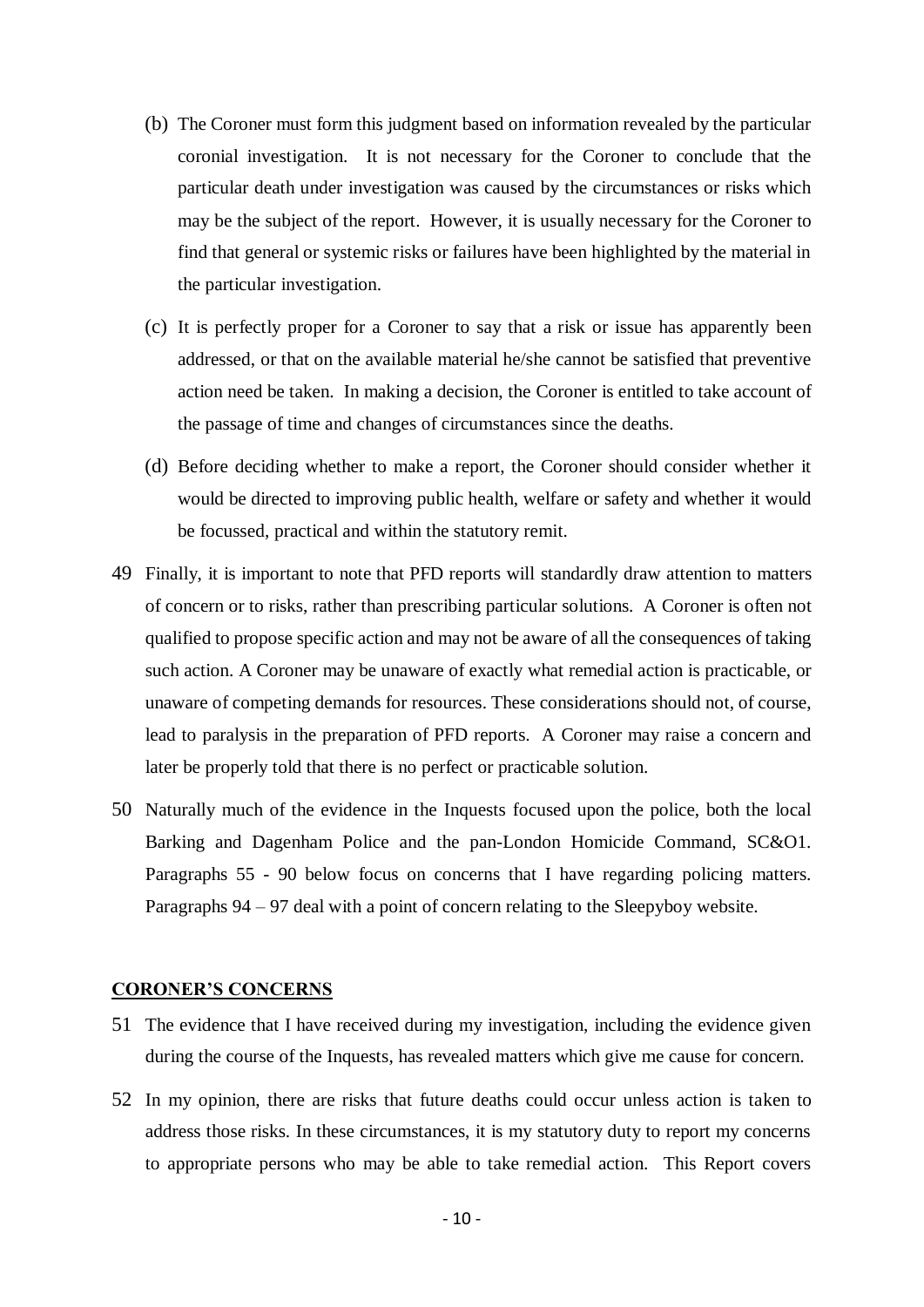various topics and sets out matters of concern which are being reported to the addressees. Each matter of concern is denoted by an "MC" reference and is highlighted in bold. In each instance, those to whom the point is addressed are identified. In total there are some nine matters of concern detailed below: eight of those are about policing matters, and fall within five topic areas. The ninth matter of concern is about the Sleepyboy website.

- 53 In preparing this Report I have taken into account submissions from the bereaved families identifying matters that they invite me to treat as matters of concern, as well as submissions in response from other Interested Persons.
- 54 As well as identifying and explaining matters of concern, this Report also addresses some points raised by the bereaved families which do not, in my view, justify inclusion in my PFD Report. It is not normal practice for coroners to provide in their PFD reports a detailed account of matters raised by Interested Persons or to engage in an explanation of why certain matters raised are not included as matter of concern. PFD reports of coroners generally are, and should continue to be, short and succinct documents produced quickly after inquests. This Report by contrast, and with the approval of the Chief Coroner, is a more extensive document, as is appropriate to these exceptional inquests (just as Hallett LJ produced a lengthy PFD report following the London Bombings Inquests, and just as HHJ Lucraft QC did after the London Bridge, Borough Market Terror Attack and Fishmongers' Hall Inquests). It should not be seen as a model for inquests generally.

# **MATTERS OF CONCERN: POLICE**

# *Overarching considerations*

- <span id="page-10-0"></span>55 There are a number of aspects of these Inquests which I have considered before preparing this PFD Report, and which I wish to address in this overarching considerations section of my Report before I move to the section of my Report that sets out individual matters of concern.
- 56 Perhaps the most striking of these is the large number of very serious and very basic investigative failings, described by DAC as *"a series of errors, lack of curiosity, failings",* and about which he said he had *"never quite seen anything as unique* […] *and as having such terrible consequences as we have been discussing through this inquest."* I have been extremely concerned and disappointed by the evidence that I have heard about these series of errors.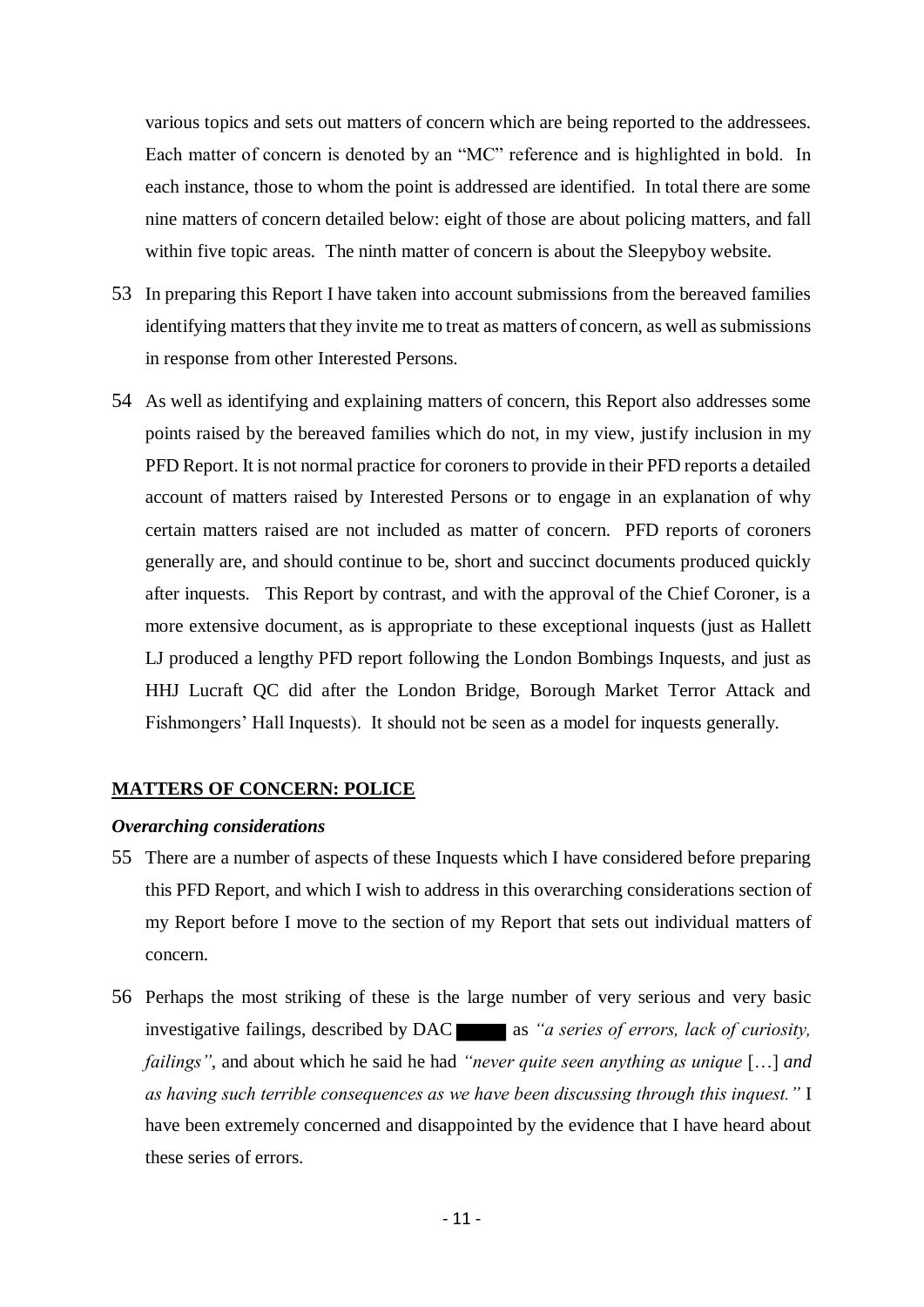- 57 It is also right to recognise, however, that the investigations took place in 2014-2015 and that a serious effort has been made by the Metropolitan Police Service ("MPS") since that time to identify what went so wrong, to identify the causes of those failures and to take steps to improve the organisation in what, I accept, are very real ways. Those efforts are ongoing; the most recent being a working group which has been set up by the MPS Head of Homicide to examine a number of features of the functioning of the BCUs and the MITs when investigating deaths, as well as the wording of the relevant policies.
- 58 That said, and notwithstanding those efforts, there are some matters that I consider justify a PFD report, which I set out below.
- 59 Before turning to those, I wish to address four, more general, issues.
- 60 First, lack of professional curiosity. This is a phrase which has been used to try and capture what lay at the root of many of the individual errors and oversights. DAC observed in his evidence that the *"A, B, C of policing* [is] *accept nothing, believe no-one, challenge everything*", yet time and again I heard evidence of officers lacking the curiosity and motivation to investigate and find out what had actually happened to these young men whose bodies were found in Barking. I do acknowledge that DAC has provided evidence of how the MPS as an organisation has tried to tackle this, and so I am not raising it as a formal matter of concern. But, because it played such a central part in the events examined by these Inquests, and because it was a concept which resonated through the first three Inquests, I do wish to place on record my view that this is a key lesson from these Inquests that should be borne in mind both by the MPS, and nationally.
- 61 Second, misconduct procedures against individual officers. The Families represented by have submitted that I should enquire, in relation to a number of identified serving police officers, whether they have undergone unsatisfactory performance procedures. The Families further submit that, if not, or those procedures have not led to objective performance improvements, then I should make a PFD report regarding the performance of those individual officers. Such a PFD report would need to be addressed to the Independent Office for Police Conduct ("IOPC") inviting it to consider exercising its power under s.13B of the Police Reform Act 2002. I do not consider that the evidence regarding specific errors made by individual officers in these circumstances engages my duty under CJA 2009, Schedule 5, para 7 and therefore misconduct procedures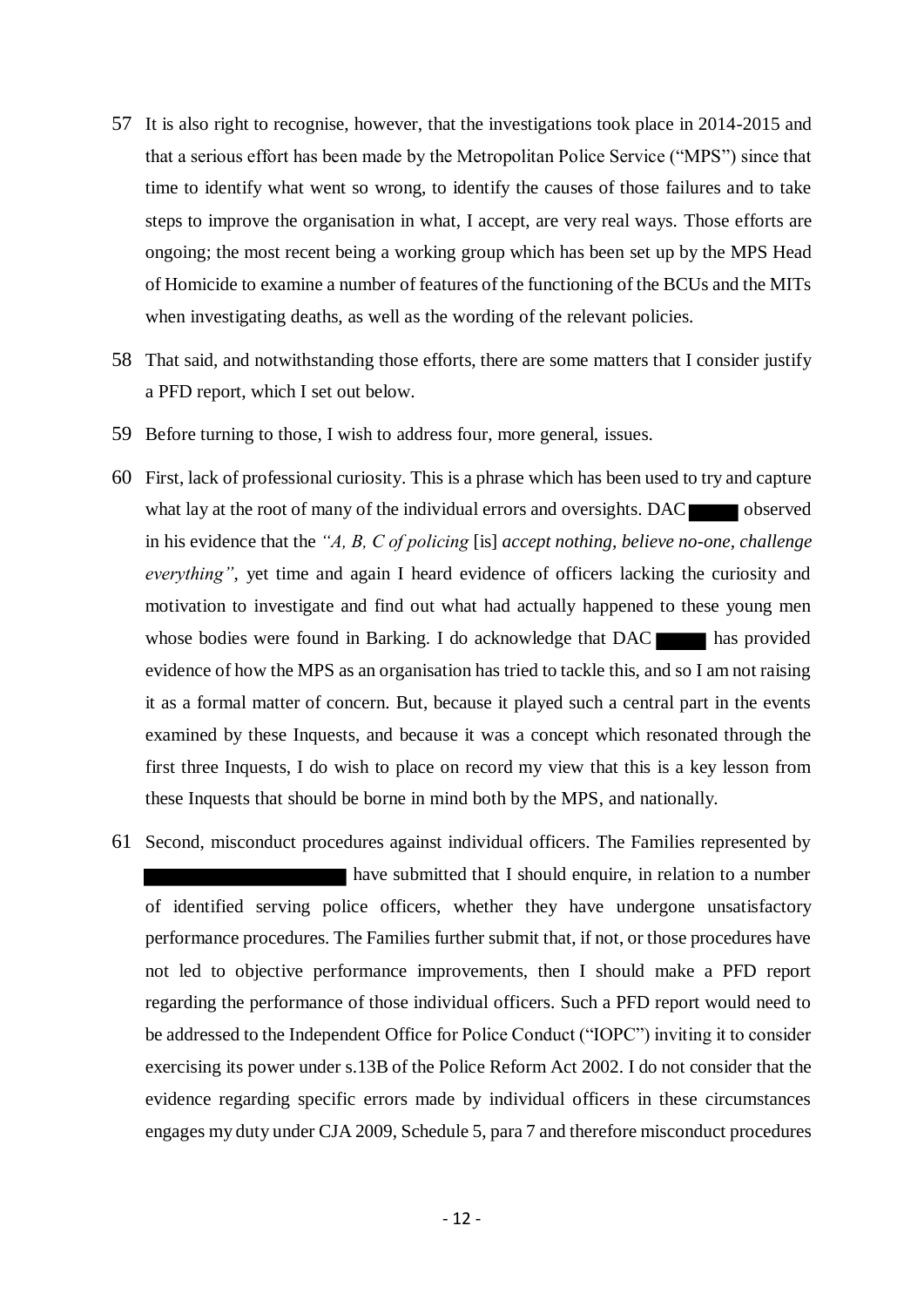against individual officers is not an issue which I address further below in the body of the section of my Report that sets out the issues which I identify as matters of concern.

- 62 Third, despite my view that disciplinary proceedings in relation to individual officers should not form part of my PFD report, I do wish to record and draw to the IOPC's attention my observation that the evidence heard in these Inquests has exposed failings which were not identified by the IOPC in their investigation. I note in that regard that the IOPC Regional Director has stated that the IOPC is assessing whether to reopen — either in full or in part — its investigation into the way the MPS handled inquiries into the four deaths.
- 63 Fourth, Dr on behalf of , Daniel's partner, has invited me to make a PFD report requiring the MPS to consider conducting a review into whether the investigations into these four deaths was impacted in any way by prejudice. Having concluded that it would not be safe or fair on the evidence that had been heard to leave the issue of prejudice to the jury I am not going to make a PFD report on this issue as invited. I do, however, agree with the statement at paragraph 254 of the IOPC's independent learning report Operation Wasabi (a report on the learning opportunities arising from the initial police investigations into the murders murders) that "*the possibility of assumptions being made about the lifestyle of young gay men and the potential vulnerability of men cannot be ignored, and may reveal that intersectionality was present in policing in 2014/2015, and may still be*". I note that the Mayor of London has asked Her Majesty's Inspectorate of Constabulary, Fire and Rescue Services to conduct an independent inspection into the standards of investigations carried out by the MPS in this case, and that of Blackstock is also conducting an independent review into the standards of behaviour and internal culture of the Metropolitan Police. I would commend the IOPC's Report to HMICFRS and as containing a valuable analysis of how assumptions, stereotyping and unconscious bias may have detrimentally affected the decision-making in these investigations and contributed to the failure to identify as a perpetrator sooner.

## *Topic 1: Categorisation of suspicious, non-suspicious and unexplained deaths*

64 At the time of the police investigations into the four deaths there were a number of policies in place which set out the principles to be observed by officers investigating sudden unexplained deaths, one salient example being the *ACPO Murder Investigation Manual*.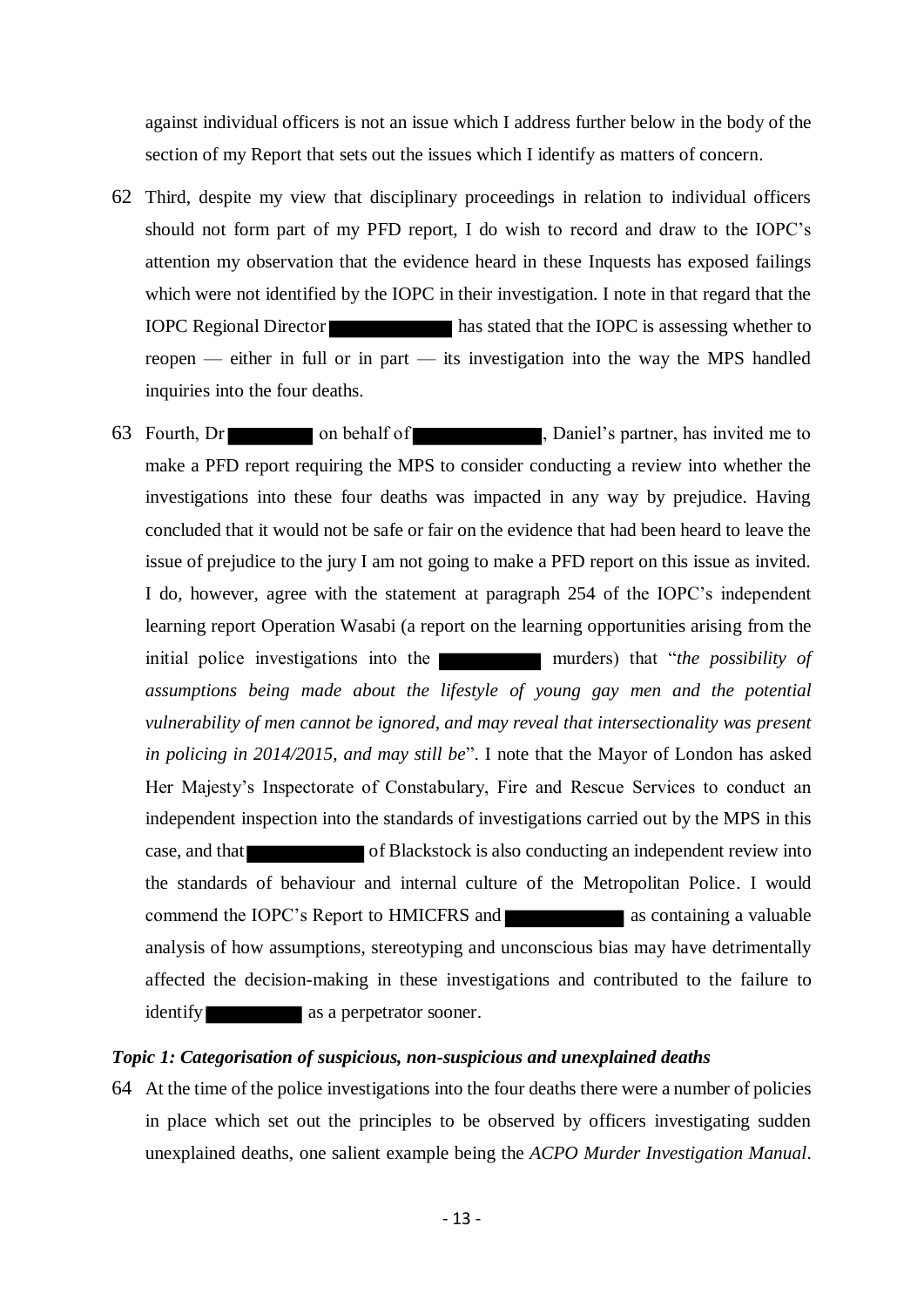The *Murder Investigation Manual* advised that it is sometimes difficult to determine whether a particular death is a result of natural causes, an accident, suicide, or homicide; the *Manual* stipulated that, where there is uncertainty as to the nature of the death, the police must investigate as if the death were a homicide "until the evidence proves otherwise". However, notwithstanding this guidance, the evidence I heard was that SC&O1 were reluctant to take on the investigation of Anthony's case because of the lack of evidence that he had been killed — his death was accordingly described as "unexplained"; that within five hours of the discovery of his body, Gabriel's death was classified as "unexplained but not suspicious" (in circumstances where, as the Duty Inspector accepted in evidence, he "had no idea" how Gabriel had died), and in the days that followed there was very little by way of investigation into his death, and on the day of the discovery of Daniel's body his death was classified as "non-suspicious" by the duty inspector, and readily accepted as a suicide despite a total failure to establish that Gabriel and Daniel in fact knew one-another, or indeed had been together the night before Gabriel's body was discovered, as the note suggested.

- 65 The ACPO *Murder Investigation Manual* has been replaced (as of November 2021) by the NPCC *Major Crime Investigation Manual*. The current NPCC Manual does not use the term "unexplained", but other current policies do, for example, the MPS *Death Investigation Policy* (24 May 2021).
- 66 The evidence I heard revealed that, despite the policy in force in 2014-2015 stipulating that the police should "think murder" and treat a sudden death as suspicious until satisfied that it was not, the officers investigating the sudden deaths of Anthony, Gabriel, Daniel and Jack allowed themselves to categorise these deaths as "unexplained", rather than establishing, through investigation, a satisfactory explanation of the circumstances of the death.
- 67 I was told by DAC in evidence, and by the MPS in correspondence, that a working group has been set up by the MPS Head of Homicide to consider various aspects of the interaction between the BCU and the MIT. I understand that one of the issues that the working group has been considering is whether the MPS policies relevant to the investigation of deaths would benefit from amendments to their wording to make clear what is meant by "unexplained", "suspicious" and "non-suspicious". I was told in a letter from the MPS dated 6th January 2022 that "newly drafted material" prepared by the working group exists in draft form, but has not yet been finalised.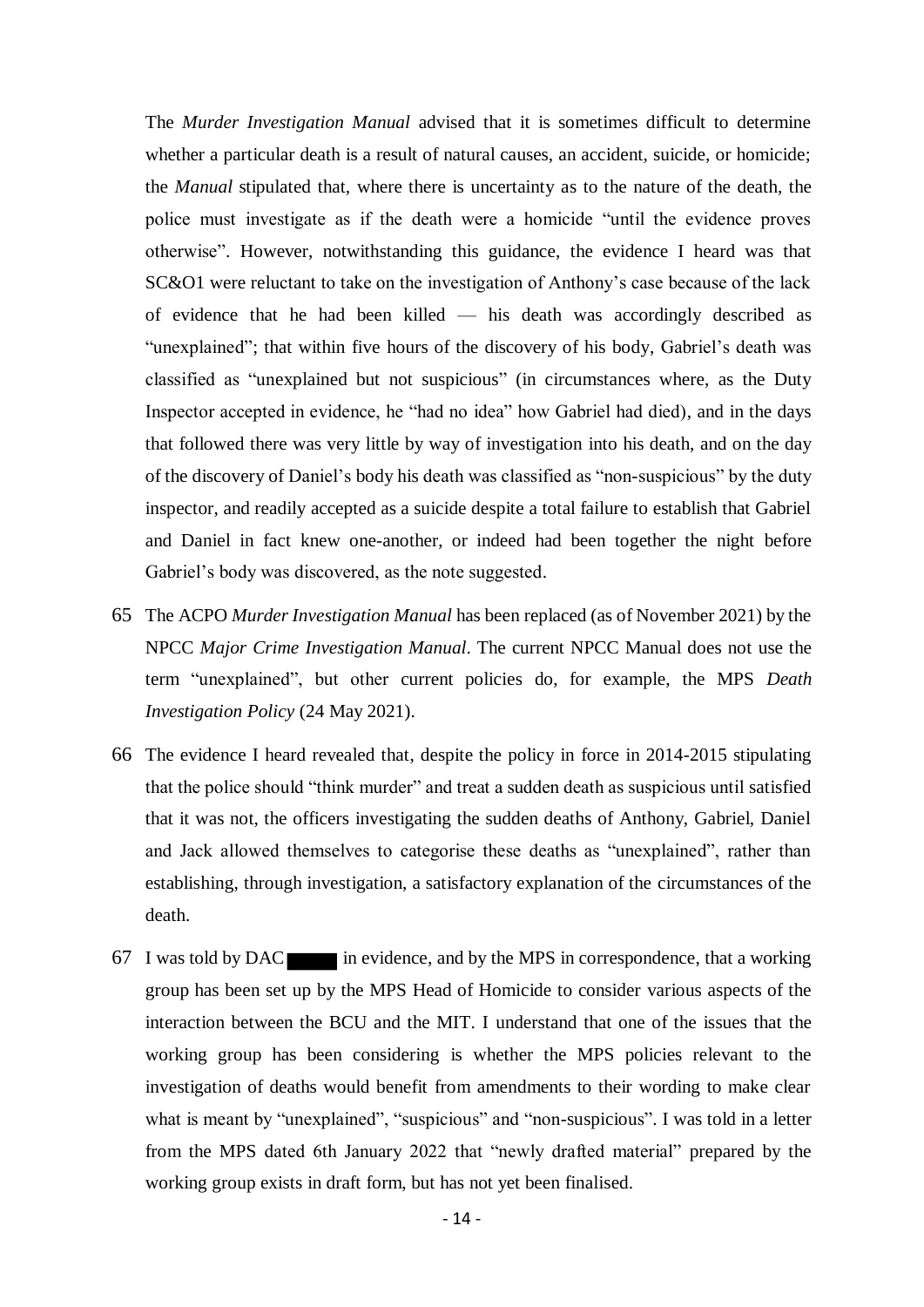- 68 **It is a matter of concern that although the current MPS policy, the** *Death Investigation Policy***, dated 24 May 2021, similarly stipulates that officers attending the scene of a sudden death should treat the scene and incident as suspicious until satisfied that it is not, the term "unexplained" as used in the current policy may once again distract officers from the correct and necessary approach, which is for the death to be treated as suspicious unless and until the police investigation has established that it is not (MC1).**
- 69 **MC1 is addressed to the Commissioner of Police. Because this concern is likely to be relevant not only to the MPS, but also to policing nationally, I also address this concern to the Chief Executive Officer of the College of Policing and the Chair of the National Police Chiefs' Council.**

## *Topic 2: the interaction between specialist homicide investigators and BCU officers*

#### *When primacy is taken by the specialist homicide investigators*

- 70 One of the central issues in the Inquests was that of "primacy". Primacy refers to ownership of an investigation: the investigation team which owns and is responsible for the investigation is the team that has primacy. The MPS policies at the time stipulated that SC&O1 should have primacy for homicide investigations, that is to say the investigation of deaths where a third party has been involved (e.g. murder and manslaughter). Other deaths — where there was no third-party involvement — should be investigated by local CID officers; the Borough officers would, in these cases, retain primacy. As it would be the local Borough officers who would be first apprised of a sudden death, it would be for them to contact SC&O1 to ask for the MIT's involvement, and SC&O1 would decide whether or not to assume primacy, and if the decision was not to take primacy, whether and to what extent the MIT would provide specialist advice and assistance.
- 71 The Inquests heard a lot of evidence about the interaction between the Borough officers and the SC&O1 officers regarding primacy. In Anthony's case the evidence was that the Borough officers, including at Chief Superintendent level, wanted SC&O1 to take primacy for the investigation because it appeared to them that  $\blacksquare$ , in whose flat Anthony had been for the last 30 hours of his life, was probably involved in his death, and that they did not have a PIP3 accredited detective (i.e. a qualified homicide detective) within the Borough CID to lead the investigation. In Gabriel and Daniel's cases the note found with Daniel's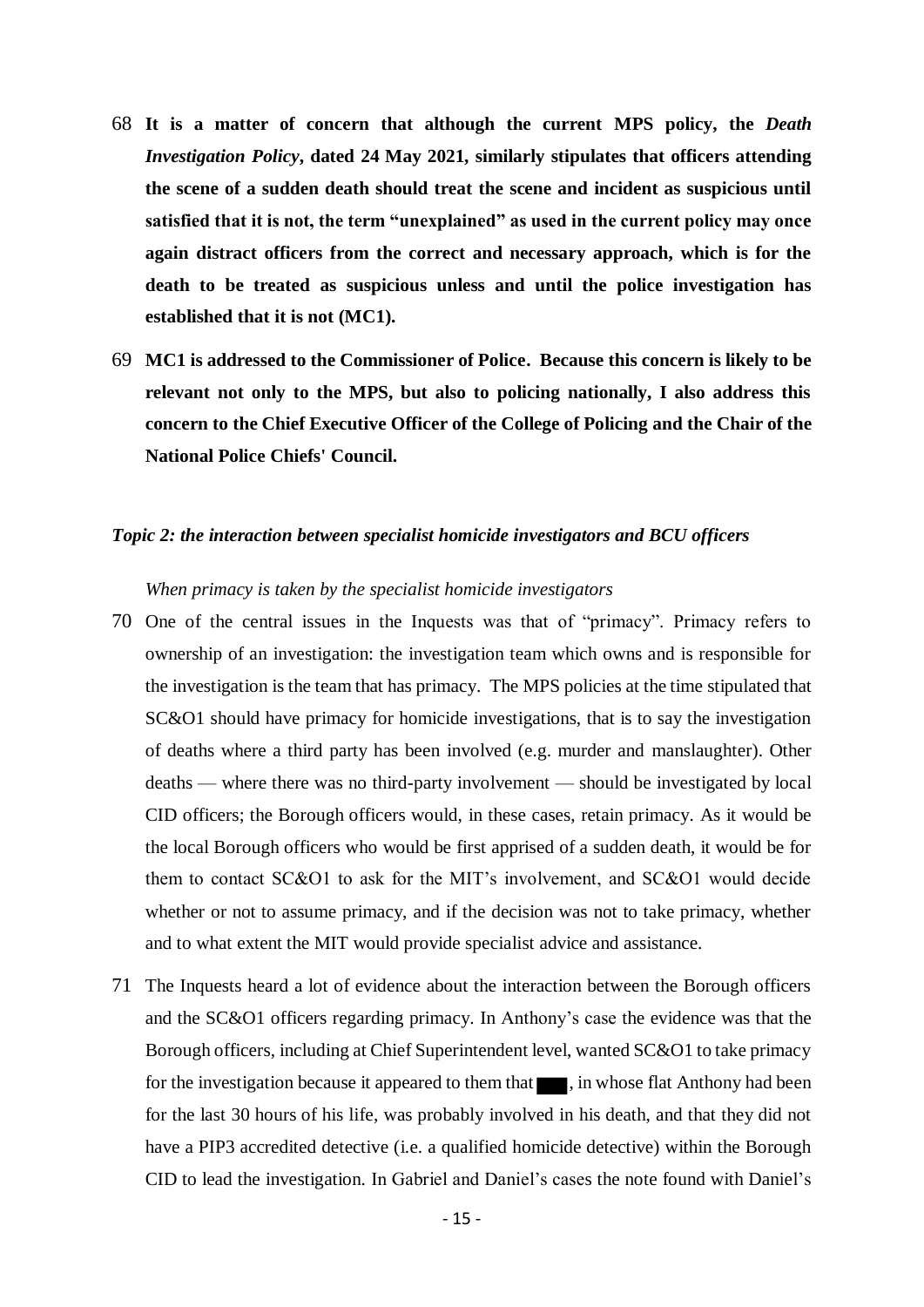body said that he, Daniel, had "taken the life of" his friend, Gabriel, "at a mate's place", which prompted the Superintendent at Barking Borough to consider that SC&O1 ought to take primacy.

- 72 Thus in Anthony's case the Borough officers communicated to SC&O1 that it was likely that a third party ( ) had been involved in Anthony's death. In Daniel's case the note found at the scene stated that a homicide had occurred. Yet with both of these deaths SC&O1 declined primacy. The evidence of the Detective Sergeant in Anthony's case was, in my view, telling. He said that "*sometimes you can have quite a strange conversation with someone from homicide command where they would say, 'But you cannot prove it is murder', but then that is what the investigation is for. You cannot prove it is murder until you investigate it*."
- 73 Those policies have since changed. The current MPS policies include the *Death Investigation Policy* (designed to provide guidance for the investigation of sudden death by first responders, the most recent version of which is dated May 2021) and the *Homicide Policy* (designed to provide guidance for the investigation of suspicious or unexplained deaths, the most recent version of which, I understand from Temporary Detective Superintendent witness statement, is July 2020). The content of the current MPS *Death Investigation Policy* (May 2021) has in fact been informed by, *inter alia*, the recommendations emerging from a review of GHB related deaths that the MPS undertook as a direct response to the discovery that had been responsible for these four deaths. As with the policies in place in 2014-2015, the current *Death Investigation Policy* stipulates that the Specialist Crime Command or SCC (the replacement for SC&O1) will have primacy for the investigation of suspected homicides and unexplained deaths in suspicious circumstances. But  $DAC$  told me that having heard the evidence that had been given to the Inquests he considered that the current *Death Investigation Policy* was not clear. He said that, notwithstanding the fact that a decision on primacy will always be a matter of individual judgment, the policy framework needed to be clearer; I concur.
- 74 I understand from that the letter from the MPS dated 6th January 2022 that the working group chaired by the Head of Homicide is currently considering whether any changes, not only to policies, but also training and/or guidance, are necessary. The working group is due to deliver its conclusions early this year.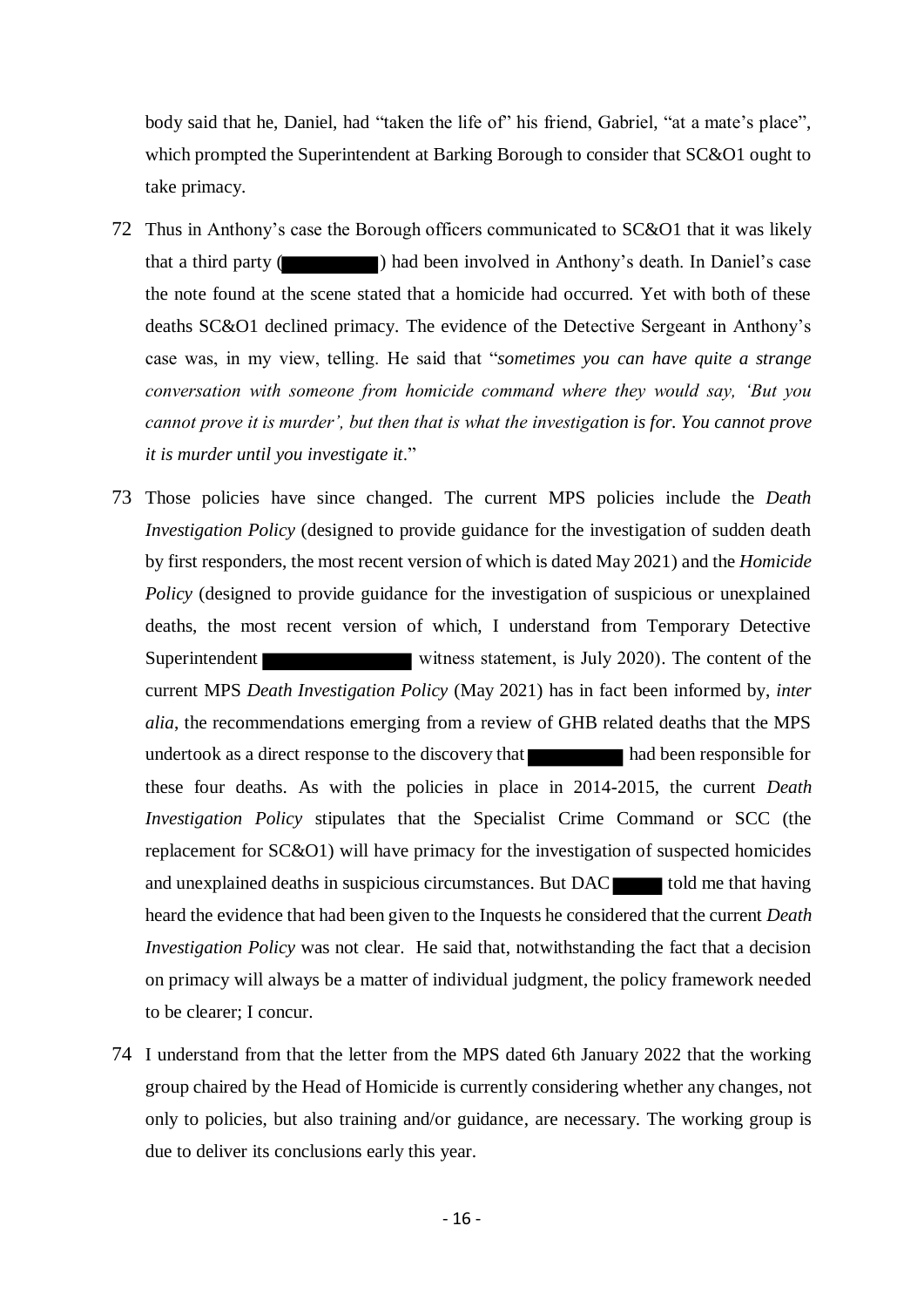- 75 In the context of these unexplained deaths, which were extremely challenging to investigate,  $SC&O1$  — the specialist homicide investigators — were reluctant to take primacy. **It is a matter of concern that the current policy framework guiding decisions on primacy still lacks clarity (MC2A)**.
- 76 **MC2A is addressed to the Commissioner of Police, and also, because of its potential national implications, to the Chief Executive Officer of the College of Policing and the Chair of the National Police Chiefs' Council.**

## *Support for BCU officers where specialists do not take primacy*

- 77 Although SC&O1 did not accept primacy for the investigations into Anthony's, Gabriel's or Daniel's deaths, the MIT did provide support to the Borough officers. However, a further important issue about which I heard evidence was the nature and quality of that support, which at times was, in my opinion, unsatisfactory. By way of examples from the investigation the MIT detectives who interviewed did not identify lines of enquiry arising, or provide advice as to how to progress the investigation following the interview — they simply conducted the interview, made handwritten notes and left Barking; the MIT inspector who had been tasked to "ensure that nothing is missed" in Anthony's case did not actually physically attend the Borough police station as had been envisaged; the MIT did not, it would seem, carry out intelligence checks that the documentary evidence from the investigation suggested they had undertaken to do. Further examples from the investigation are that the MIT detective who attended Daniel's special post-mortem did not record the pathologist's de-brief, and did not seek and record the pathologist's views on the police theory that the bruising under Daniel's arms had been caused by rough sex.
- 78 It is acknowledged that much has been done to improve the level of support that the specialist homicide investigators and forensic practitioners provide to BCU officers where primacy remains with the latter, for example with the introduction of specialist crime hubs which integrate, by geographical area, specialist homicide investigators with CID officers, and with the more active role now taken by crime scene managers in BCU-led cases. Indeed, the ongoing role for MITs where primacy is refused is a further matter which is currently being considered by the working group. **However, it remains a matter of concern that there is a lack of clarity surrounding the levels of support that can be**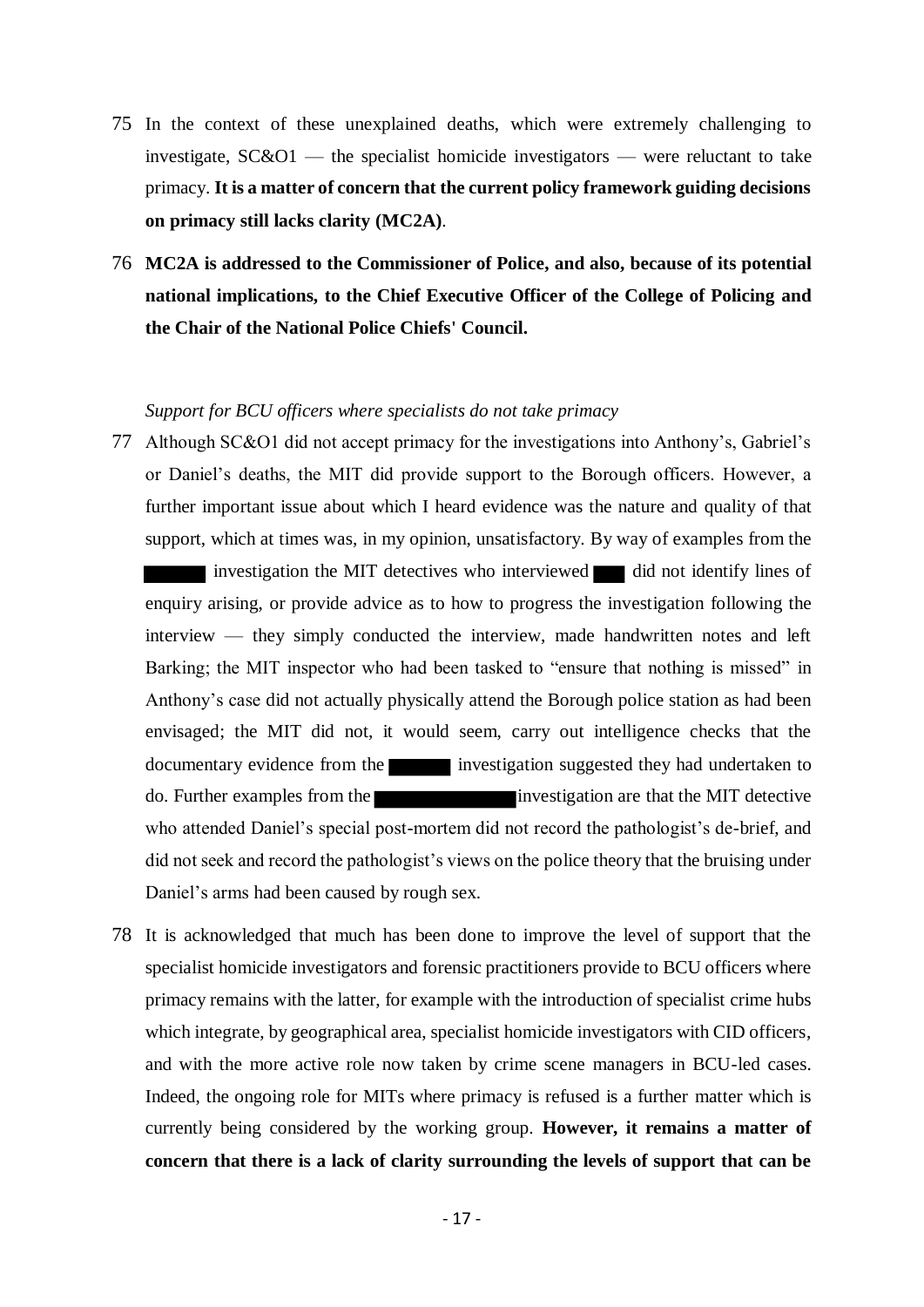**expected from the specialist homicide investigators and crime scene managers or other forensic practitioners in the investigation of deaths where primacy remains with the BCU (MC2B)**.

79 **MC2B is addressed to the Commissioner of Police, and also, because of its potential national implications, to the Chief Executive Officer of the College of Policing and the Chair of the National Police Chiefs' Council.**

# *Topic 3: Leadership*

- 80 The evidence that I have heard at these Inquests has led me to conclude that the leadership and supervision of Borough investigations at Detective Inspector and Detective Sergeant level was inadequate, which led to basic errors and oversights in the investigations not being identified and/or corrected. Some examples include the failure to conduct basic intelligence checks on on the Police National Database; the failure to get laptop examined; the failure to review the downloaded contents in a targeted fashion once it had been provided on a USB stick; the failure to obtain phone data relating to Daniel's phone for the dates around Gabriel's death, the failure to appreciate the significance of evidence as to Daniel's whereabouts on the evening he was supposed to have killed Gabriel and the various failures to take and/or submit forensic samples.
- 81 I also heard evidence from the Detective Inspector who was responsible for providing the closing reports for the Coroner for the investigations into Gabriel's and Daniel's deaths. He accepted that his reports contained serious material inaccuracies. This also is, in my view, an example of leadership having failed.
- 82 A lack of leadership was, likewise, one of the major factors identified by DAC when he was asked to explain what he thought had led to the multiple failures in these investigations. More effective leadership might well have meant that other basic errors or oversights would have been corrected, such as the failure to obtain the critical intelligence on that was there to be found, and the delay in getting laptop examined. **It is a matter of concern that despite the regularly refreshed training that is now in place for detective sergeants and detective inspectors, and the additional leadership training in which the MPS has invested, a lack of ownership and responsibility for**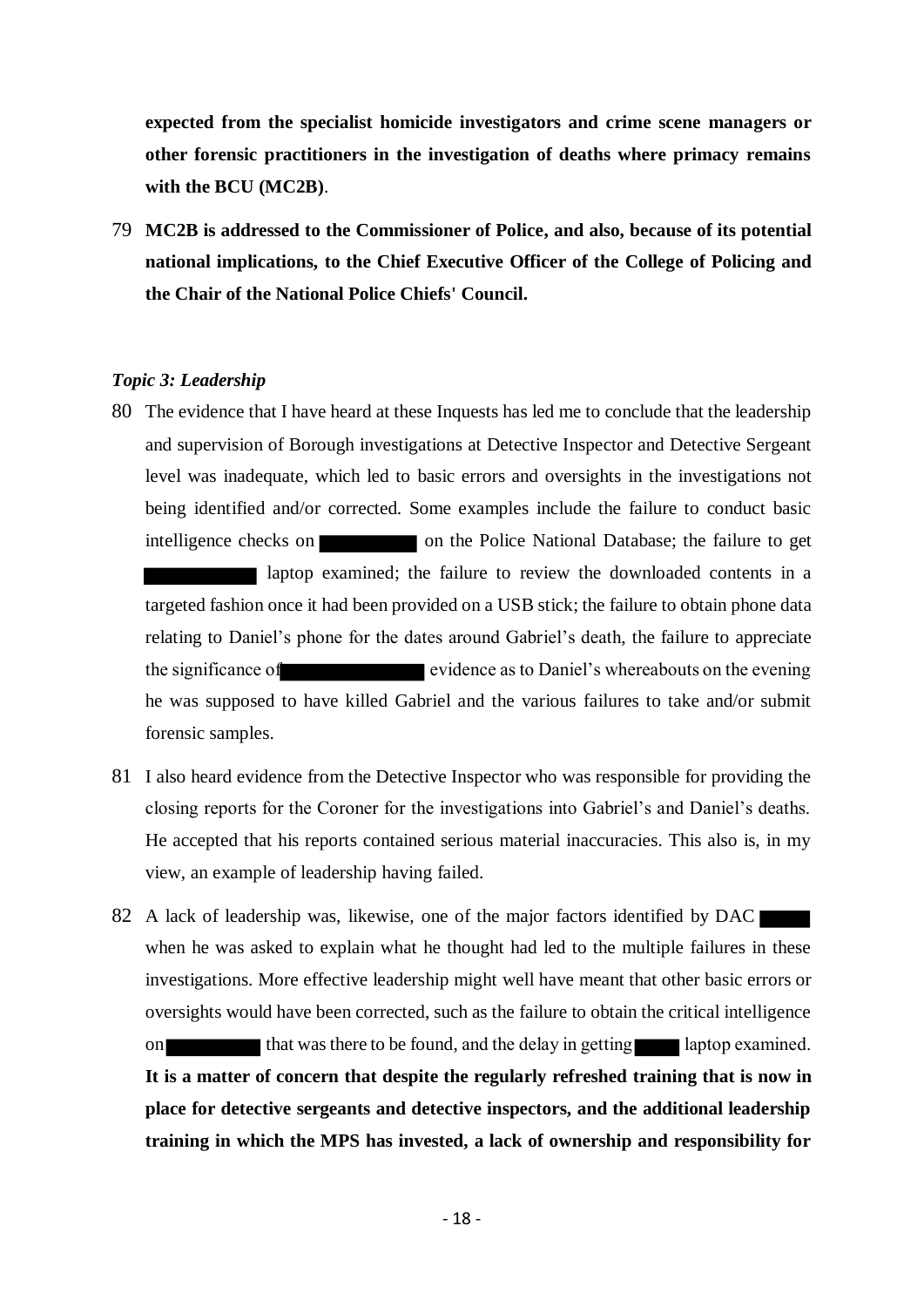**the investigations of unexplained deaths may persist in officers who are supposed to be leading investigations into unexplained deaths (MC3A)**.

- 83 **MC3A is addressed to the Commissioner of Police, and also, because of its potential national implications, to the Chief Executive Officer of the College of Policing and the Chair of the National Police Chiefs' Council.**
- 84 In his evidence DAC agreed that one core role of leaders in police investigations is periodically to "take a step back" and undertake a review of the investigation to assess what progress has been made, and how the investigation should profitably proceed. DAC told me that there is a Specialist Crime Review Group within the Metropolitan Police which Barking CID could have asked to assist with the question of whether there was any link between the deaths; DI evidence to me, however, was that in 2014 he was unaware of the SCRG's existence, and that, in any event, the SCRG in his experience rarely worked with local investigators. I understand that since the conclusion of the Inquests the MPS has taken steps to further publicise the existence of this group by widening the circulation list of the SCRG newsletter. **It nevertheless remains a matter**  of concern that the SCRG, which DAC commended as an asset to assist in the **process of review of complex investigations is not, in practice, accessible and/or properly understood as a resource (MC3B).**
- 85 **MC3B is addressed to the Commissioner of Police and also, because of its potential national implications, to the Chair of the National Police Chiefs' Council.**

#### *Topic 4: Use of the CRIS / new CONNECT system*

86 DAC explained that the new MPS Death Investigation Policy requires that all sudden or unexplained death investigations are to be recorded on the MPS Crime Report Information System (CRIS) as a crime related incident. This is to be welcomed, but I note that, on the evidence heard at these Inquests, even when a CRIS was used to manage an investigation (in Anthony's case, for example), it was not used properly with investigative actions being set, and outcomes recorded to allow all involved to understand the progress of the investigation. I understand from the MPS submissions that the new CONNECT system (which at the time of writing has not yet been introduced) displays outstanding actions in a clearly visible fashion. **However, it remains a matter of concern that whatever the system, CRIS or CONNECT, officers may not record lines of**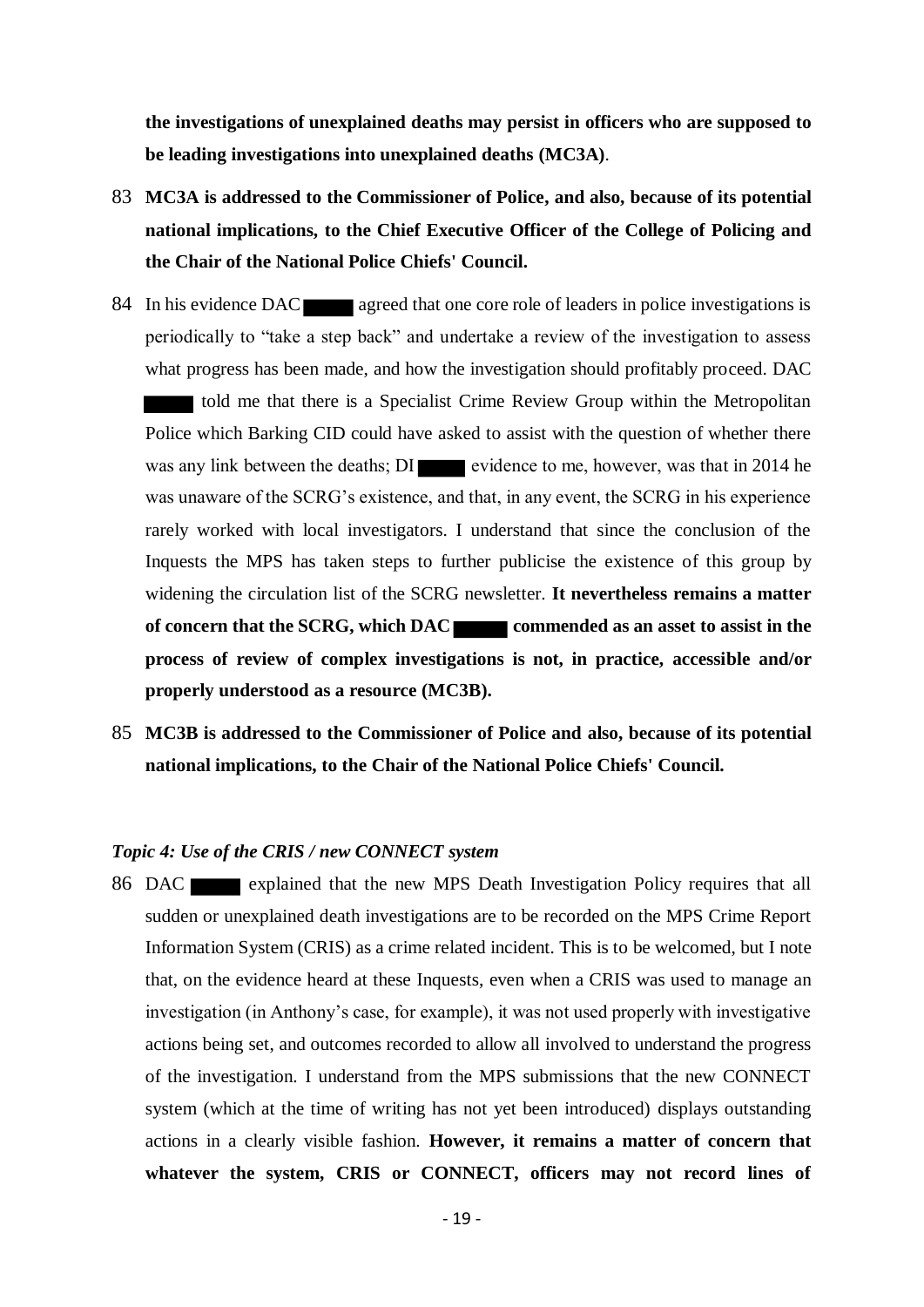**investigation, actions and outcomes (MC4A). A further, related, matter of concern is that the CRIS was closed by supervising officers without any review of whether the actions had been completed or any critical assessment at detective sergeant level or detective inspector level of whether the investigation had established that the death was non-suspicious (MC4B).** DAC told me that he *"simply could not fathom"* why this happened. I have been told by the MPS in their submissions that numerous steps have been taken to improve the conduct of supervisors; I commend this, but encourage the MPS to consider whether there is anything further that might be done to address the concerns I have expressed above.

## 87 **MC4A and MC4B are addressed to the Commissioner of Police of the Metropolis.**

## *Topic 5: Verification of handwriting*

- 88 The handwritten note found in a plastic sleeve with Daniel's body purported to be a suicide note written by Daniel. But, as I have outlined above, the note also provided an ostensible explanation for Gabriel's death as well, at that time thought by the police likely to be an overdose. The question of whether the note was indeed written by Daniel was therefore absolutely critical to the investigation of both deaths. The officer tasked with ascertaining whether the handwriting was Daniel's did not go to visit Daniel's father in person to show him the note in its entirety. Neither did she try to prepare him for the task. Instead, as I have explained above, she emailed a scan of a one-line fragment to Daniel's father and telephoned him a few minutes later to ask if it was his son's. The police did not take a statement from Daniel's father regarding the handwriting; they did not show the note to Daniel's partner, and although they did seize a handwritten list by way of comparison, this was only one (somewhat unsatisfactory) sample, and no comparison appears to have been undertaken.
- 89 It was accepted by the officers concerned during the course of the evidence that the approach they took to checking whether the handwriting on the note was Daniel's was profoundly misguided and wrong. The understanding that the police formed as a result of this misguided approach — that the handwriting was Daniel's — had, in my view, a significant impact on the future direction that the investigation took. **Therefore, although it may only very rarely be the case that the verification of a person's handwriting might have a critical impact on future deaths, it is a matter of concern to me that this**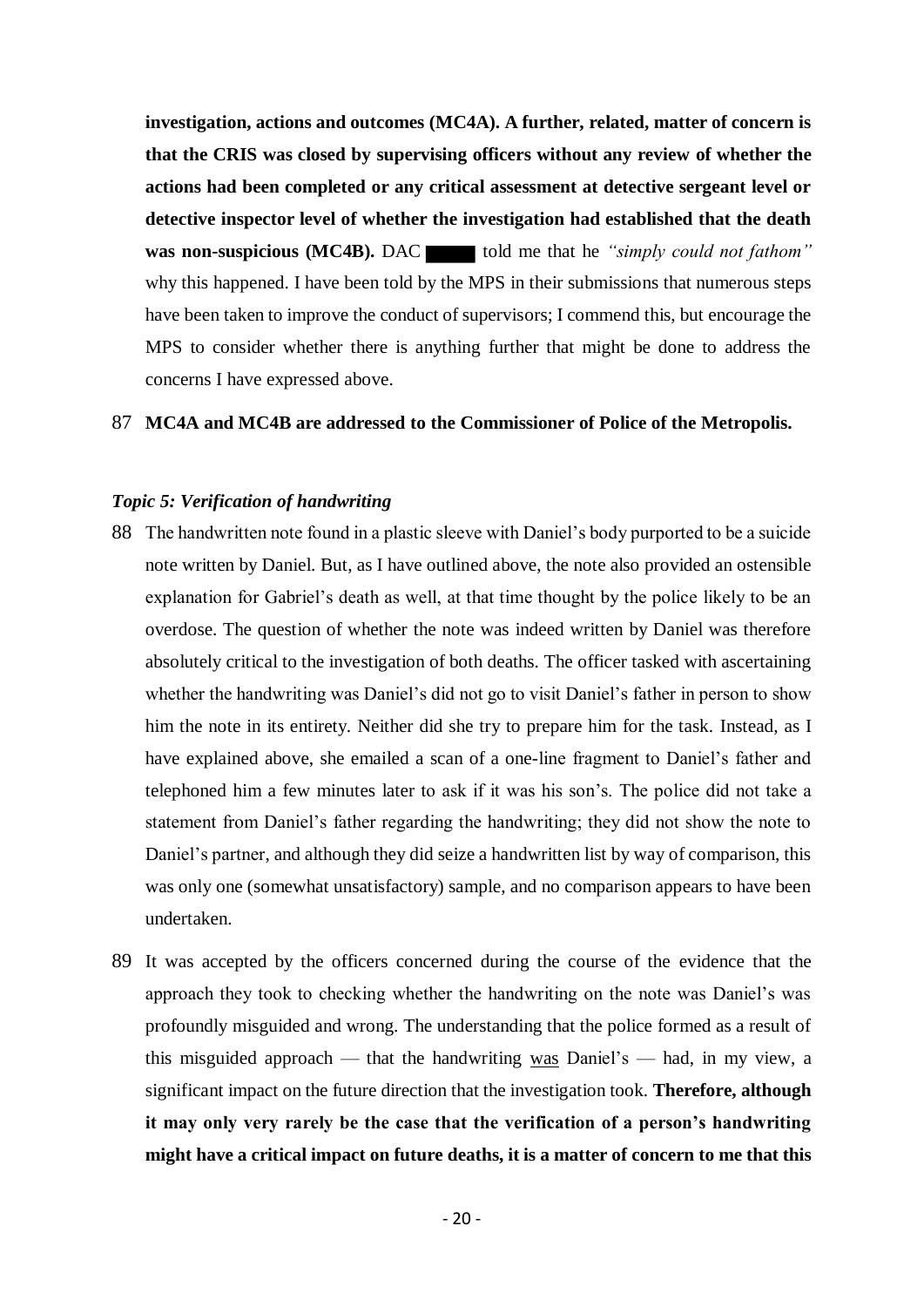**task be carried out appropriately and sensitively to afford the police the best opportunity of any identification being accurate (MC5).**

<span id="page-20-0"></span>90 **MC5 is addressed to the Chair of the National Police Chiefs' Council.**

#### *Topics 6 and 7: Death messages and Coroners' observations*

- 91 Finally, I could not end this Report without mentioning two further concerns. They are not, strictly speaking, issues which give rise to a risk of future deaths, but they are matters about which I feel strongly and therefore I have decided to include them in my Report.
- 92 The first is that of the delivery of a death message to families / partners / next of kin. I was shocked and disappointed by the evidence that I heard, that in three of the four deaths there were errors made by those delivering the death message, and that in the fourth case (Gabriel's) his family was not even informed by the police of his death, and thereafter the designated FLO never made contact with the family. It is obvious that the news of the death of a family member/partner is devasting. It is therefore a basic expectation of the police that they should be able to do this difficult task accurately and sensitively and I would encourage the MPS, and indeed police forces nationally, to reflect on the evidence from the Inquests on this point.
- 93 The second is the police investigators' response to a Coroner's concerns expressed during an inquest. The evidence was that the Coroner who conducted the first inquests into Gabriel's and Daniel's deaths (in June 2015) said that she did not have any reliable evidence upon which to come to a view as to what had led to Gabriel's death. Regarding Daniel's death the Coroner listed a number of misgivings that she had about the evidence she had heard from the police. Those concerns included the finding by the pathologist of bruising consistent with manual handling prior to Daniel's death and the finding that he had aspirated some of his stomach contents. The Coroner observed that this latter finding, in circumstances where there was no vomit found at the scene — which was the place where, if the note was taken at face value, Daniel would have died — raised the question of whether Daniel's body had been moved. And if Daniel had been moved to the graveyard, then that could be consistent with the bruising which the pathologist had found. The Coroner expressed other concerns about the police investigation, such as the fact that the police had not sent the blue bed sheet or the bottle found with Daniel's body for forensic analysis, and that the man with whom, according to the note, Daniel had been the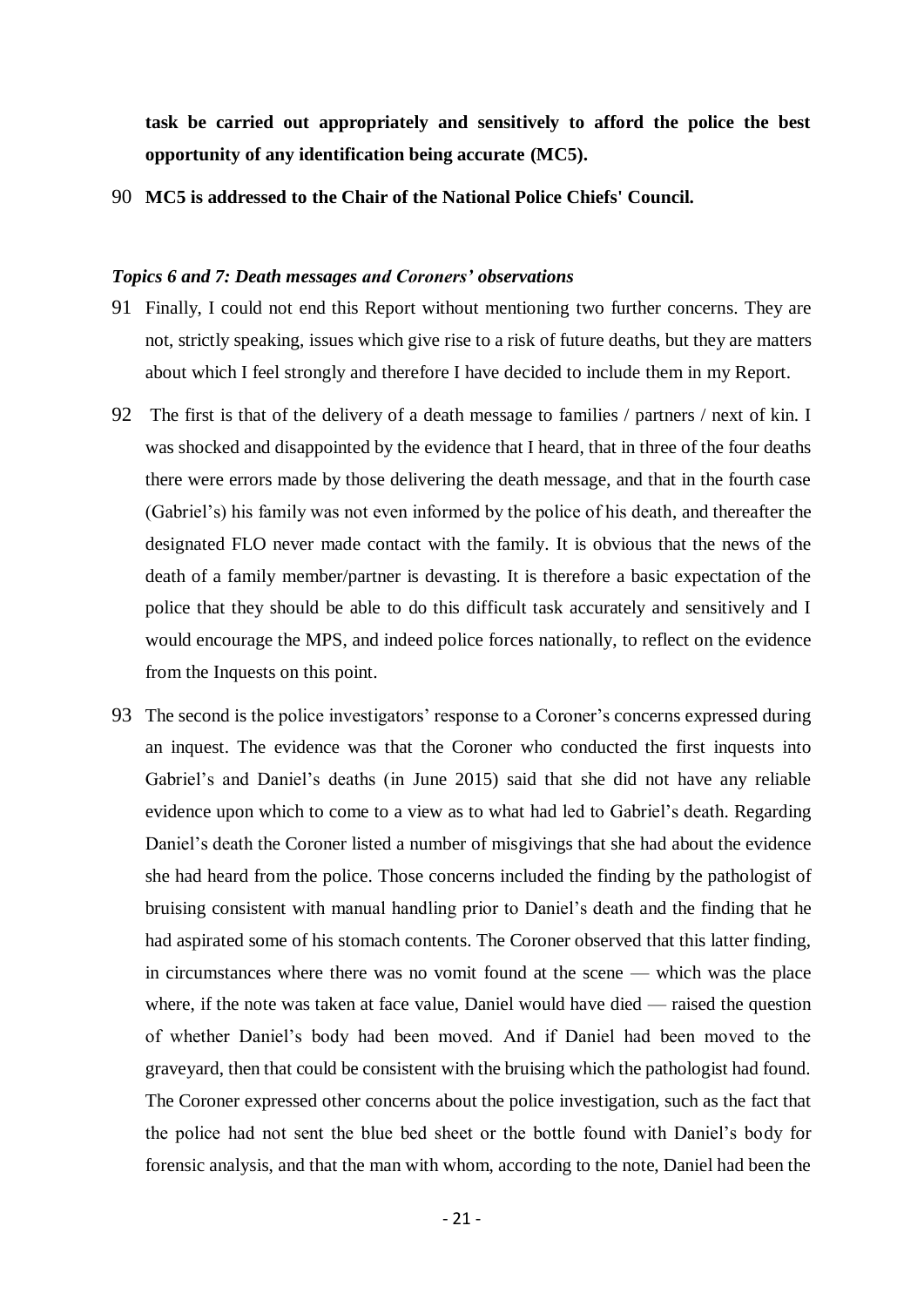night before his death had not been located. She then said in her summing up that her unease that someone could have moved Daniel to the graveyard  $-$  i.e. third-party involvement in his death — "cannot be allayed by the evidence that has been produced to the court". She accordingly returned open verdicts for both Gabriel and Daniel. It seems to me that the Coroner's assessment of the situation following her review of the evidence presented by the police made it manifestly clear that third party involvement in Daniel's death had not been excluded. This should, in my view, have prompted the police to reconsider the adequacy of their investigation. I was told by  $\text{DAC}$  that the MPS intended to reflect on the best way of ensuring that any comments from a Coroner are captured, to ensure that they are considered and dealt with in an appropriate manner. I therefore invite the MPS (and indeed police forces nationally) to consider how concerns expressed by a Coroner during the course of an inquest about possible third-party involvement could, and should, be better responded to by the officers who were responsible for investigating the death.

## **MATTER OF CONCERN: SLEEPYBOY**

<span id="page-21-0"></span>94 The evidence heard at the Inquests was that **first** first made contact with Anthony Walgate through the Sleepyboy website. had used the name ' ' ' for his Sleepyboy user profile and engaged Anthony as an escort. I was told that because Anthony had provided his friend with the details of ', including his photograph, the police were able to establish that **the contract of the state of the state of the state of the state of the state of the state of the state of the state of the state of the state of the state of the state o** did not hear oral evidence from a representative of Sleepyboy, I have received two signed witness statements from the owner of Sleepyboy, dated  $3<sup>rd</sup>$  December 2020 and  $4<sup>th</sup>$  July 2021. I understand from those witness statements that, although there is a verification process for escorts, Sleepyboy does not require any verification from users of the site, which is free to browse and does not require any log-in. It follows from

 written evidence that the police would not have been able to check identity through the Sleepyboy website — because users are not asked to confirm their identities. I am concerned that this means that escorts advertising on the Sleepyboy website are left in a particularly vulnerable position. **in the induced in the in** their submissions have invited me to make a PFD report highlighting the fact that clients are able to use the Sleepyboy website to engage escorts without having to verify their identities.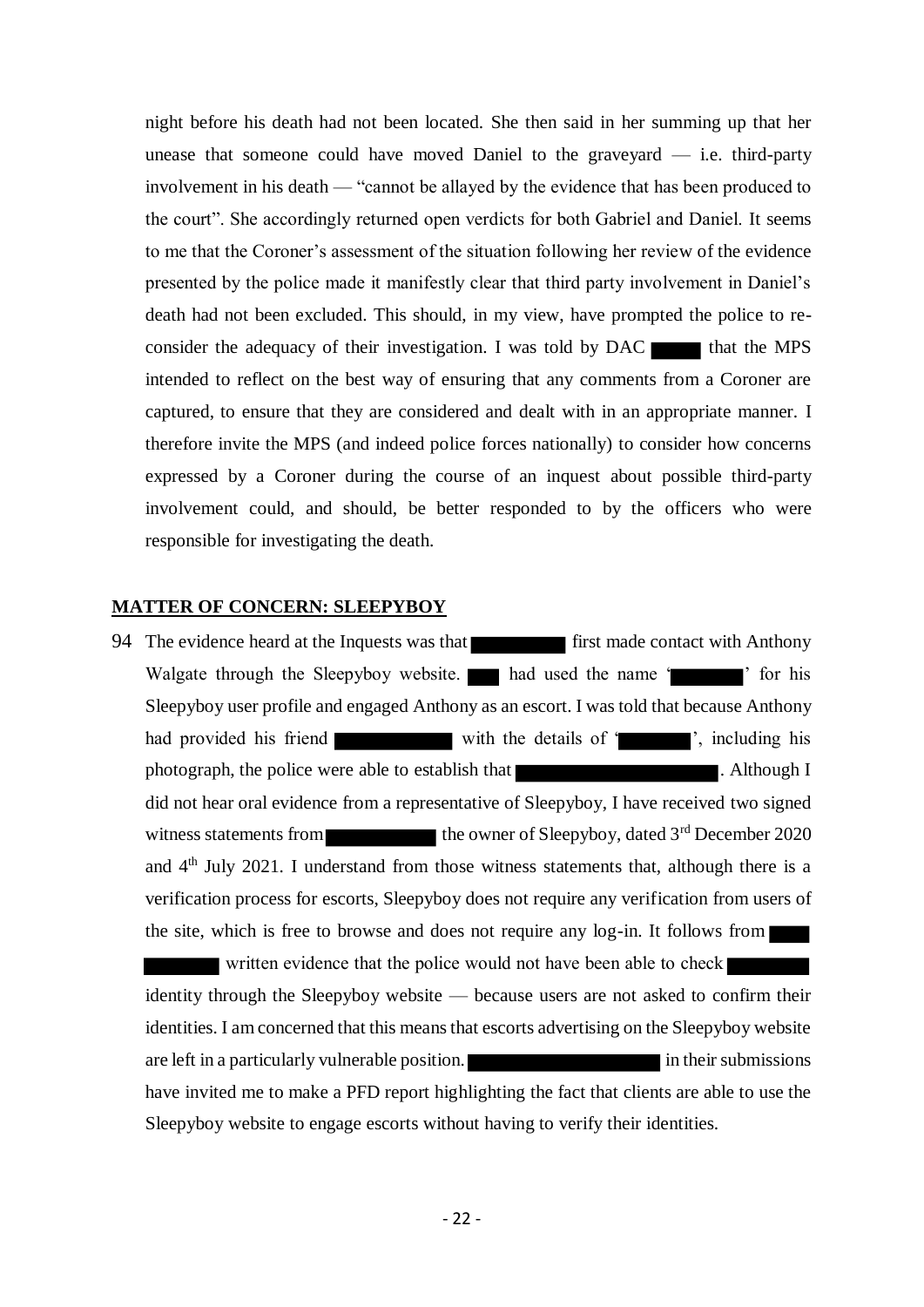- 95 has explained in his second witness statement that it would *"kill the business"* if Sleepyboy required users to log in, as he says that *"there are many other sites and you can view millions of escort profiles online without logging in".* It is beyond the scope of my investigation to examine how sustainable claim is, and, on one view, the fact that escorts on other sites are equally exposed is not an answer to my concerns about the Sleepyboy website. I am also mindful, however, of the importance of privacy to the users of Sleepyboy, and that more stringent verification of users' identities could risk negative consequences for those users.
- 96 I note that the Report published on 14<sup>th</sup> December 2021 of the House of Lords and House of Commons Joint Committee on the Draft Online Safety Bill includes within it a discussion of the issues of anonymity and traceability, and that the Joint Committee has made a number of recommendations directed to (i) the risks associated with 'disposable' accounts being created for the purpose of undertaking illegal or harmful activity, and (ii) the establishment of minimum standards for the protections of privacy within online verification processes. **It is a matter of concern that users of the Sleepyboy website can engage escorts without having to verify their identity (MC6).**
- <span id="page-22-0"></span>97 **MC6 is addressed to the Secretary of State for Digital, Culture, Media & Sport.**

## **ACTION SHOULD BE TAKEN**

98 In my opinion, action should be taken to prevent future deaths. I believe that the various addressees of this Report have the power to take the action relevant to them (as set out above).

## **YOUR RESPONSE**

- 99 Each addressee is under a duty to respond to this Report within 56 days of the date of this Report, namely by 18 March 2022. As the Coroner responsible for the Inquests, I may extend that period upon application.
- 100 Each response must contain details of action taken or proposed to be taken, setting out the timetable for action. Otherwise, it must explain why no action is proposed.

# **COPIES AND PUBLICATION**

101 I have sent copies of my Report to the following: